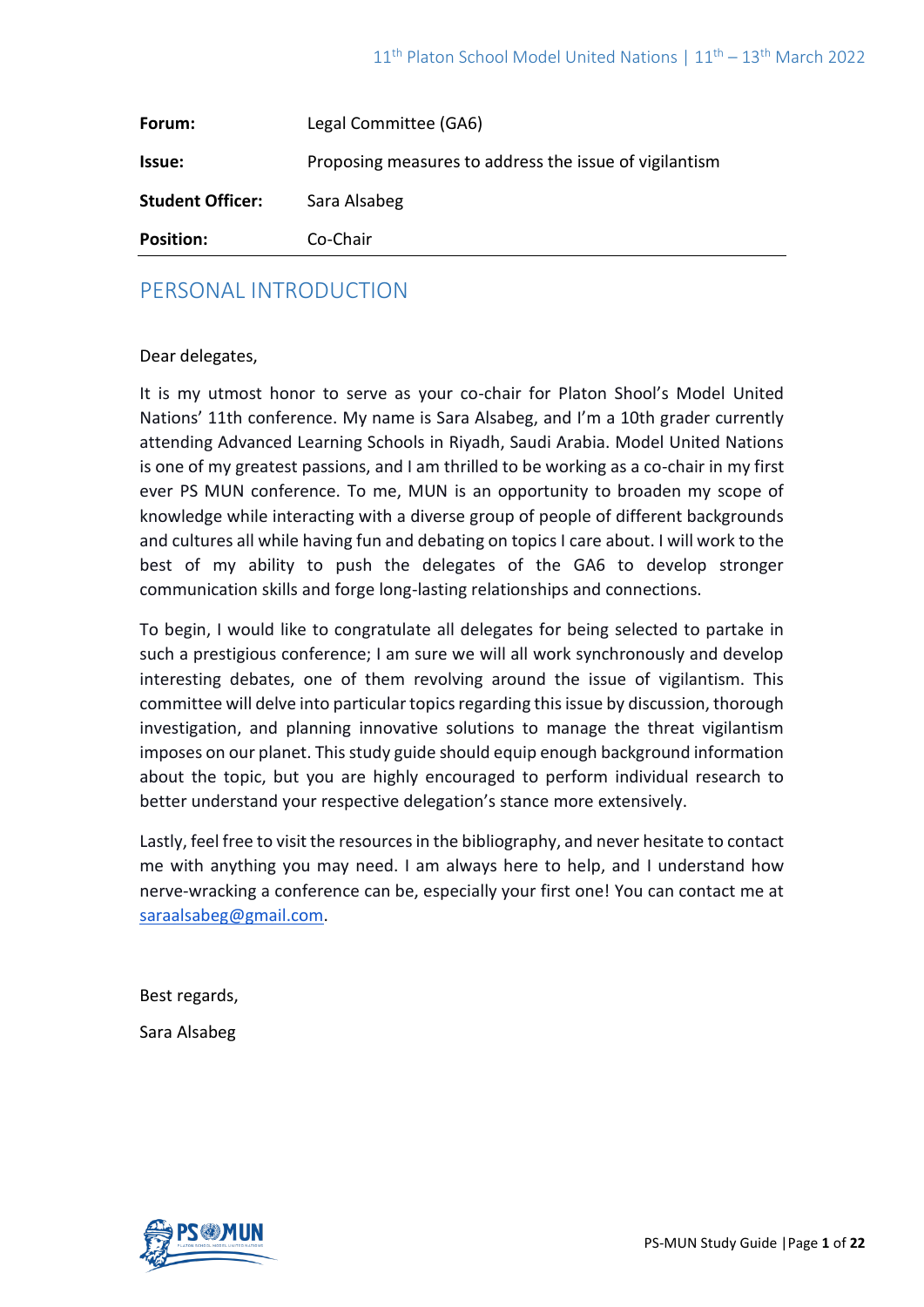# TOPIC INTRODUCTION

In most nations, the state has sole authority to enforce laws and punish individuals who violate them. To achieve these aims, it establishes police forces and court systems. However, when individuals believe justice or punishment has not been given, they may take action independently. Vigilantism is the term used to describe such behavior. Simply put, vigilantes are individuals who seek justice by taking the law into their own hands. Vigilantism stretches back to Roman times when vigils (from the Latin root for "awake" or "observant") were always on the watch for fires and other hazards such as burglars and runaway slaves. Vigilantism can also refer to groups united by a shared opinion that established systems and processes cannot provide justice. These organizations seek to restore public order via retribution and occasionally expand into informal "secret police forces." Vigilantism uses flagrantly unlawful techniques and dubious procedures to achieve retribution and justice. Numerous attempts have been made to formalize the notion of vigilantism. However, the lack of agreement among these definitions reflects the biases of the various disciplines attempting to do so. For example, political scientists typically classify vigilantism as a subtype of political violence (Rosenbaum and Sedberg 1976). In contrast, psychologists and some criminologists view vigilante actions as good citizenship that contribute significantly to the establishment of social order.<sup>1</sup>

On a philosophical level, vigilantism exemplifies morally pious action to repair or resolve a societal structural fault. As such, modern vigilantes are individuals who believe that those who violate the social compact have escaped punishment and admonition through established legal systems. Complicated legal procedures and court judgments seen as unjust to victims might foster vigilante attitudes for revenge. In periods of cultural and political transition, in regions with high levels of cultural variety, and in times of institutional instability, vigilantes are more prominent. Though vigilantes can occasionally address issues that states cannot, they are prone to opportunism and lead to bloodshed, corruption, and social exclusions. According to political scientists, vigilantism frequently reflects features of government failure. Vigilantism has emerged as governments grapple with insurgency and cartel violence in Nigeria and Mexico. Though vigilante action can remedy governance failings, it can create more harm than good if it is sustained, unregulated, or based in a system that excludes and oppresses. It is crucial that the United Nations joins together in unity to speak up and take action against this issue, especially at the rate vigilantes are growing in the modern society.

<sup>1</sup> "Vigilantism." *Criminal Justice*, 17 Sept. 2015, criminaljustice.iresearchnet.com/system/vigilantism/.

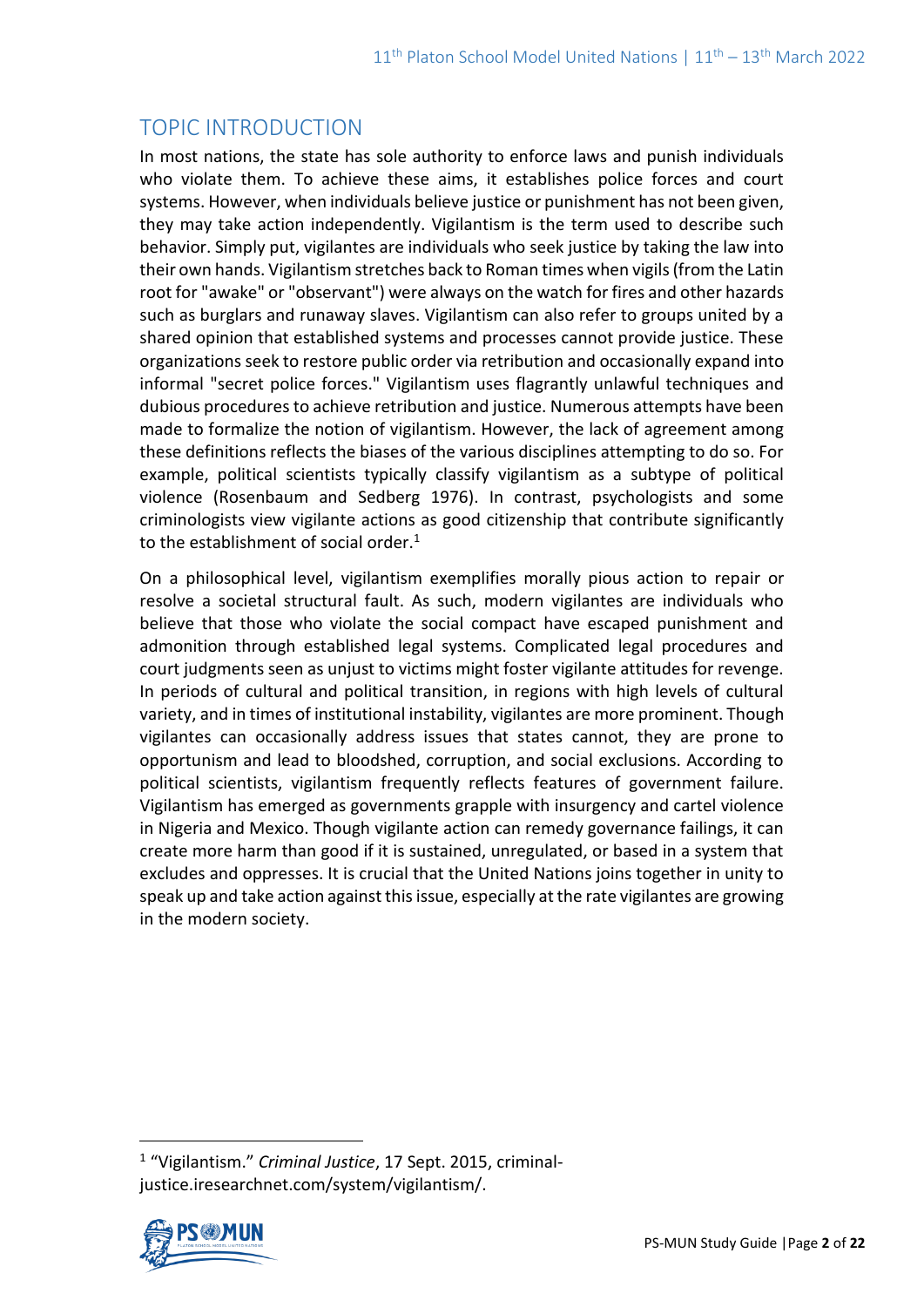# DEFINITION OF KEY TERMS

## Vigilantism

Vigilantism is when someone decides to take the law into their own hands and seeks to impose justice in accordance with their own sense of right and wrong. It is an activity conducted by a voluntary individual or group of individuals who group to safeguard a shared interest, such as liberty, property, or personal security, in addition to opposing current laws.<sup>2</sup>

## Vigilance Committees

Vigilance committees were informal organizations of males (rarely women) that banded together to confront real or perceived threats to their communities, families, property, power, or privileges. These temporary organizations associations were often structured with formal hierarchies, well-defined chains of command, documented bylaws, and paramilitary rites. $3$ 

#### Rule of Law

The rule of law is the institution, practice, or standard that promotes equality before the law, ensures a non-arbitrary form of government, and more broadly prohibits the arbitrary use of authority. The phrase 'arbitrary' refers to a penalty that is determined by an individual's judgment (like a judge) and is not predetermined by standards, regulations, or legislation. In general, the rule of law indicates that the process of enacting, enforcing, and relating legal rules are all governed by law. It warrants that no one (not even the highest-ranking official) is above the law.<sup>4</sup>

## Criminal Law

Criminal law is a legislative body that defines criminal acts, governs the arrest, charging, and trial of suspects, and establishes the consequences and forms of treatment for convicted criminals. Criminal law is merely one of the mechanisms by which organized societies safeguard individual interests and secure the group's existence. Additionally, there are the norms of behavior imparted in children by their

<sup>4</sup> Choi, Naomi. "Rule of Law." *Encyclopædia Britannica*, Encyclopædia Britannica, Inc., www.britannica.com/topic/rule-of-law.



<sup>2</sup> "Vigilantism - Origins." *Origins - Law, Victims, Force, and Vigilance - JRank Articles*, law.jrank.org/pages/2285/Vigilantism-Origins.html.

<sup>&</sup>lt;sup>3</sup> "Vigilantism - Origins." Origins - Law, Victims, Force, and Vigilance - JRank Articles, [law.jrank.org/pages/2285/Vigilantism-Origins.html.](http://law.jrank.org/pages/2285/Vigilantism-Origins.html)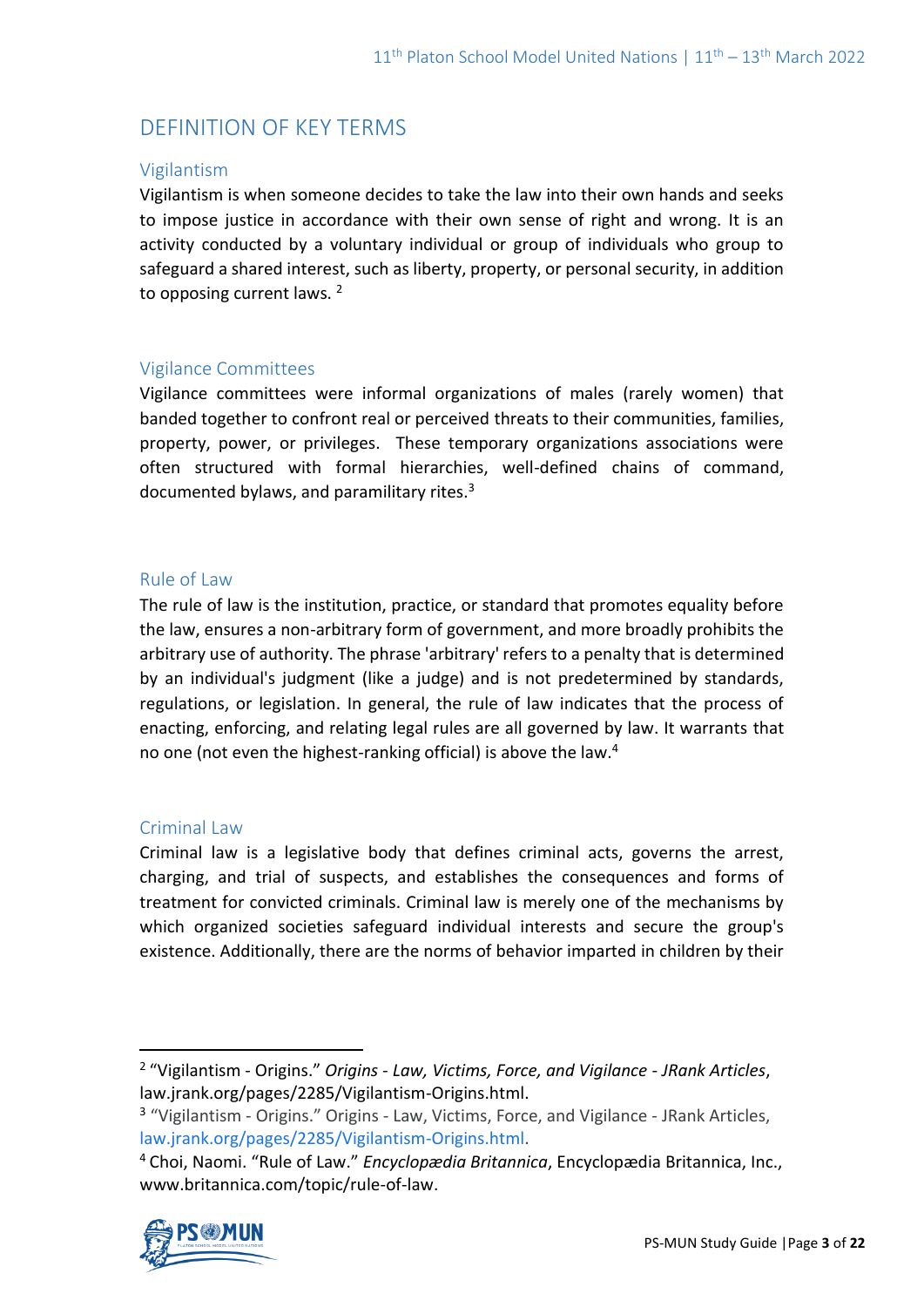families, schools, and religion; the rules of the workplace and industry; and the regulations of civic life enforced by conventional police authorities.<sup>5</sup>

## Lynching

Lynching is an act of violence where a mob murders a perceived wrongdoer without a trial, frequently after torturing and mutilating the victim. *Lynch law* is a term that refers to a self-constituted court that sentences an individual without an official judicial process.<sup>6</sup>

## **Legislation**

Legislation is the creation of laws or the laws that Congress enacts. Specifically, the exercise of the power and function of creating rules (such as laws) that have a legal effect because they are promulgated by a state or other organization's official organ.<sup>7</sup>

## **Extralegal**

Extralegal is defined as something that is not regulated by laws or is outside of the realm of the law.<sup>8</sup> For example, an extralegal scenario occurs when person A has wronged person B in a way that is ethically wrong but not unlawful, and laws do not regulate person A's remedies to repair the wrong.

## Cyber vigilantism

An attempt to achieve justice or accomplish anything online through illicit routes is cyber vigilantism. Cyber vigilantism is carried out online by self-appointed people or organizations that use unlawful or dubious means to attain a particular goal. Internet vigilantes are another term for cyber vigilantes.<sup>9</sup>

<sup>9</sup> Wigmore, Ivy. "Cyber Vigilantism." *WhatIs.com*, TechTarget, 3 Dec. 2018, whatis.techtarget.com/definition/cyber-vigilantism.



<sup>5</sup> Norton, Jerry. "Criminal Law." *Encyclopædia Britannica*, Encyclopædia Britannica, Inc., www.britannica.com/topic/criminal-law.

<sup>6</sup> Abbott, Geoffry. "Lynching." *Encyclopædia Britannica*, Encyclopædia Britannica, Inc., www.britannica.com/topic/lynching.

<sup>7</sup> "Legislation ." *Merriam-Webster*, Merriam-Webster, www.merriamwebster.com/dictionary/legislation.

<sup>8</sup> "Extralegal." *Extralegal Meaning | Best 6 Definitions of Extralegal*, www.yourdictionary.com/extralegal.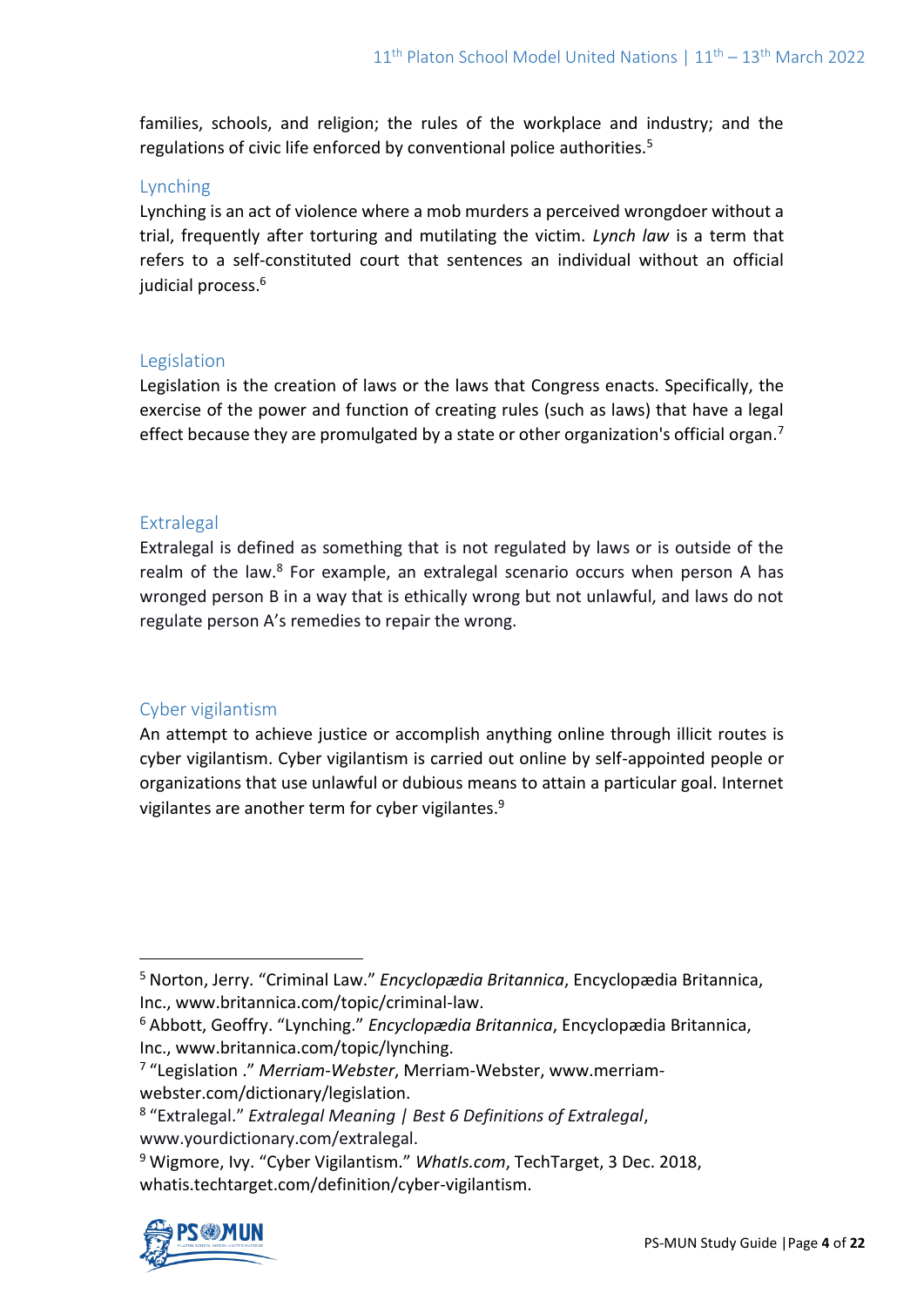# BACKGROUND INFORMATION

## Origins of Vigilantism

Initially, formally-defined vigilantism developed due to the danger and reality of crime in the United States. The pioneers who settled the Deep South and the Old West did not have a criminal justice system to defend them. There were no law enforcement organizations, regularly scheduled court hearings, no local jails or prisons, and substantial open regions where criminals might flee their victims. Without a judicial system, penal facilities, or institutional means to redress complaints, victims and their allies felt obligated to seek down and take action against criminals. Vigilantism was at the heart of aggressive extralegal justice in America in the early twentieth century, during the late colonial period. Between 1767 and 1769, the first significant outbreak of Vigilantism occurred in the Regulator movement in South Carolina's backcountry. A decade later, in Revolutionary Virginia, a similar movement enforced vigilant punishment on Tories and outlaws under the supervision of a leading local figure, Colonel Charles Lynch, whose name became synonymous with one of the general words of American Vigilantism: lynch law. Following the Revolutionary War, Vigilantism followed the pioneers west over the Appalachians. From 1767 to 1910, at least 326 vigilante movements spread over nearly all trans-Appalachian states and a few Atlantic states. So often referred to as "regulators," Vigilantism has been used to label numerous circumstances throughout the ages that no 'perfect' definition can encompass all of its components.<sup>10</sup>

## Causes of Vigilantism

#### Resentment towards the government

Political Vigilantism often entails physical and psychological violence. Riots, violent demonstrations, and vandalism are commonplace among vigilantes. They have also been known to target elections, harass voters, or erect barriers to keep "outsiders" from watching polls. Vigilantes have been accused of harassing, threatening, assaulting, and assassinating opponents. If people were satisfied with their current governmental situation, they would simply not feel a need to oppose it by taking the law into their own hands. The majority of Vigilantism stems from a discontent with the institutions that maintain the public order. A country's politics is always essential for maintaining peace and order. The authoritative allocation of values is one of the most often acknowledged reasons for vigilantism. It is predicted that if individuals feel unfair treatment by the government in allocating state resources, they will form vigilante-style organizations to combat the government.

<sup>10</sup> "Vigilantism - Origins." *Origins - Law, Victims, Force, and Vigilance - JRank Articles*, law.jrank.org/pages/2285/Vigilantism-Origins.html.

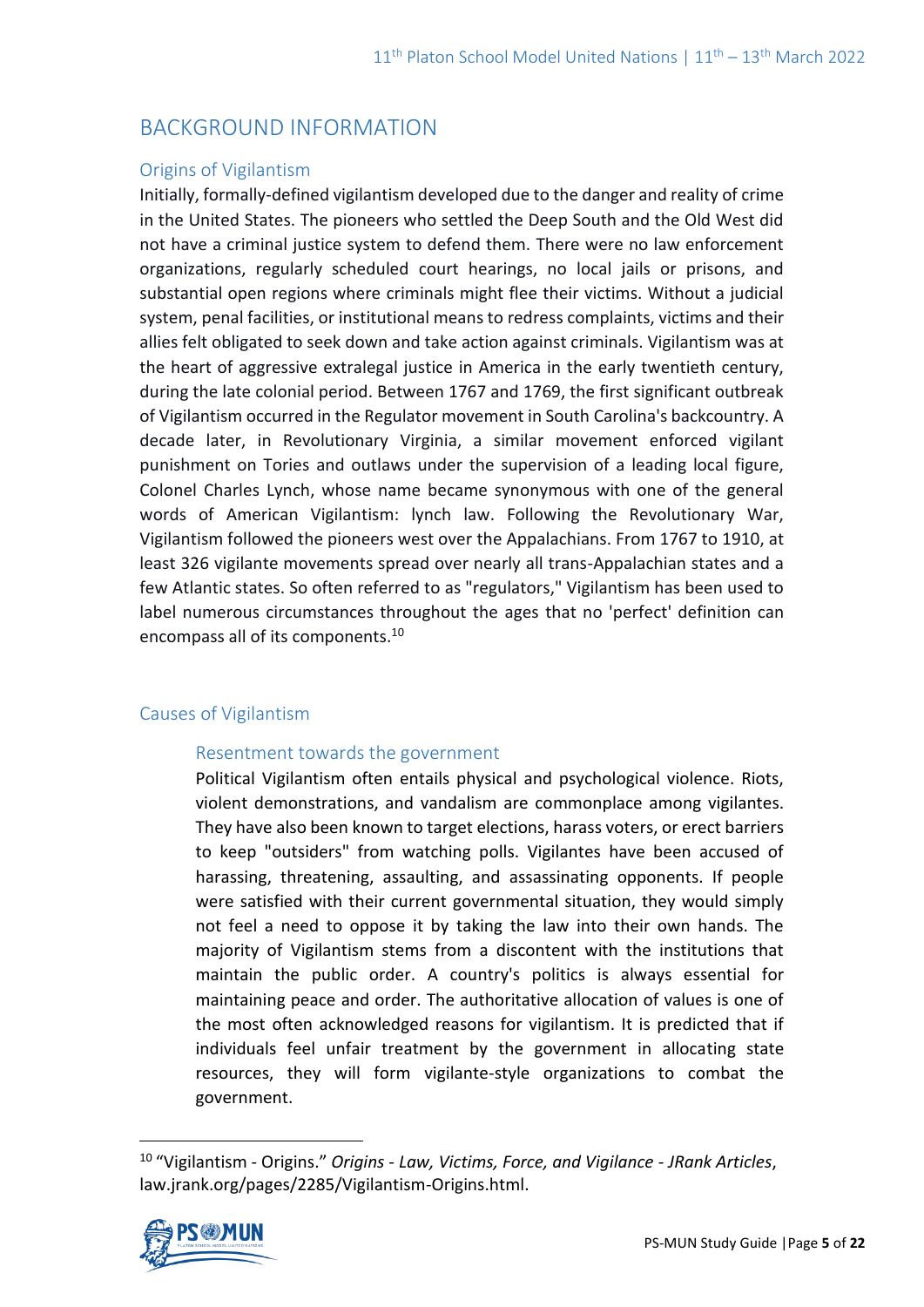## Extremism

Extremism is simply the belief and support for beliefs that are considerably different from what most people consider proper or acceptable, according to the Cambridge dictionary.<sup>11</sup> This generally relates to political and/or religious beliefs. Consequently, "extremism" refers to views or behaviors that are considered out of the ordinary. This fundamental dictionary definition emphasizes the term's intrinsically subjective nature, which may take on a variety of meanings depending on who defines the standard and determines what is acceptable or not. Violent extremism is most commonly understood to relate to the ideas and activities of persons who embrace or use violence to achieve ideological, religious, or political aims. Terrorism and various types of politically motivated and sectarian violence fall under this category.

Violent extremism has emerged as a significant danger to societies worldwide. It impacts many people's security, well-being, and dignity in both developed and developing countries, as well as their peaceful and sustainable lifestyles. It also poses a severe threat to human rights. Thus far, the threats posed by violent extremism have primarily been assessed via military and security perspectives. Between 2001 and 2017, the US government spent around \$1.78 trillion on counter-terrorism. According to estimates, the European Union's investment climbed from €5.7 million in 2002 to €93.5 million in 2009. However, governments are becoming increasingly aware that investing funding to strengthen security measures is insufficient to safeguard everyone from terrorist acts carried out by violent extremists.

The Ku Klux Klan lynchings of black people and other minorities, frequently accused of committing crimes or violating white supremacy's "moral order," are a prominent example of vigilante extremism. Similar incidents occurred in Russia, particularly between 2006 and 2010 when vigilante violence against migrants and gays raged for years. The string of murders of Roma individuals in Hungary from 2008 to 2009 was another extreme example of vigilante terrorism. When they assaulted Roma communities with weapons, a killer commando of four culprits killed ten people (including a child) and injured six more. The perpetrators excused their heinous actions by stating that they were 'taking revenge.<sup>'12</sup>

[dictionary.cambridge.org/dictionary/english/extremism.](http://dictionary.cambridge.org/dictionary/english/extremism)

 $12$  Bjorgo, Tore. "Taking the Law into One's Own Hands? on the Nature, Organization and Rationale of Vigilantism against Migrants and Minorities in Europe." *C-REX - Center for Research on Extremism*, 18 Nov. 2019, www.sv.uio.no/c-rex/english/newsand-events/right-now/2019/vigilantism.html.



<sup>11</sup> "Extremism." Cambridge Dictionary,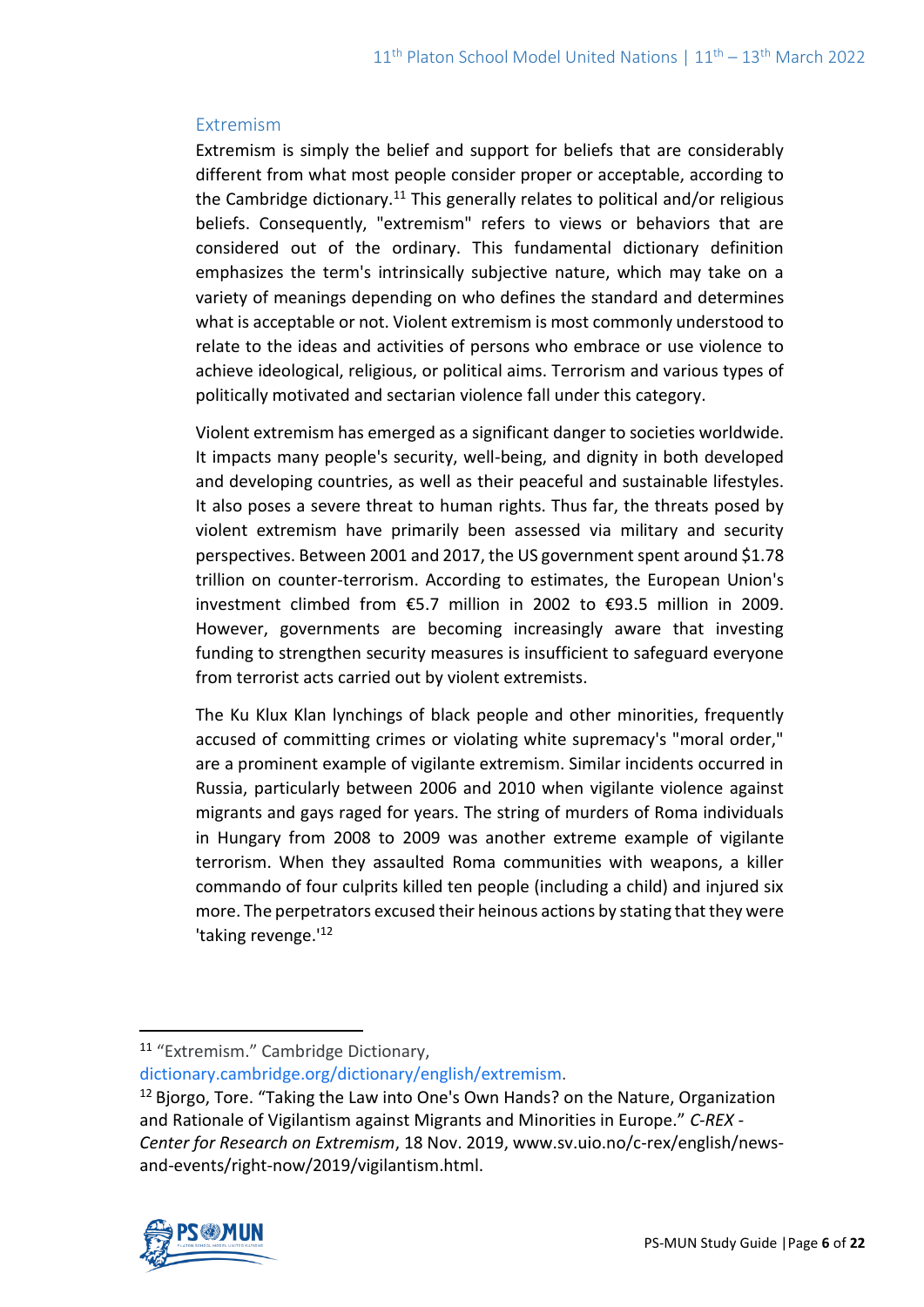### Rise of populism

Populism is widely used to define significant features of today's far-right parties. In a nutshell, it is an ideology that believes society is eventually divided into two homogenous opposing groups: "the pure people" and "the corrupt elite," and that contends that politics should be an expression of the people's general will." It is a political movement that mixes aspects of the left and right wings, opposing big corporate and financial interests while antagonizing established socialist and labor organizations. Populism may be used to describe democratic or authoritarian movements and is often critical of political representation and everything that serves as a conduit between the people and their leader or government. Populism, in its most democratic form, aspires to protect the interests of ordinary individuals and increase their power via reform rather than revolution. In a contemporary sense, populism is most typically connected with authoritarian governments. According to this concept, populist politics centers around a charismatic leader who appeals to and claims to represent the people's will to solidify his own authority. Political parties lose their relevance in this individualized type of politics, and elections reinforce the leader's power rather than represent the many allegiances of the people. In addition, most authoritarian forms of rule are associated with extreme nationalism, racism, conspiracy theorizing, and scapegoating of marginalized groups. This is used to consolidate the leader's power, divert public attention away from the leader's failures, or conceal the nature of the leader's rule or economic or social problems in some forms of authoritarian populism. <sup>13</sup>

By establishing claims of privilege for dominant ethnic groups and undercutting minority rights, right-wing populism is endangering the pluralist foundations of varied democracies worldwide. Existing research has analyzed these risks in terms of charismatic leaders seeking electoral triumph peddling a majoritarian agenda and the implementation of discriminatory policies through the deconstruction of institutional restraints by those already in power. Vigilantism is an effective tool for right-wing populists because of its inherent features as an efficient and transformational type of violence. Three elements, however, permit its employment for political purposes in two of the world's major democracies. First, because the Indian and Indonesian system of legislation makes it harder to curb minority rights, Vigilantism has emerged as an appealing extralegal tactic for eroding these rights from the bottom up. Second, right-wing populists may scale up local models of violence for federal purposes because of the extensive social legitimacy associated with standard forms of Vigilantism. Third, the nations' state-building disorders allow right-

<sup>13</sup> Munro, Andre. "Populism." *Encyclopædia Britannica*, Encyclopædia Britannica, Inc., [www.britannica.com/topic/populism.](http://www.britannica.com/topic/populism)

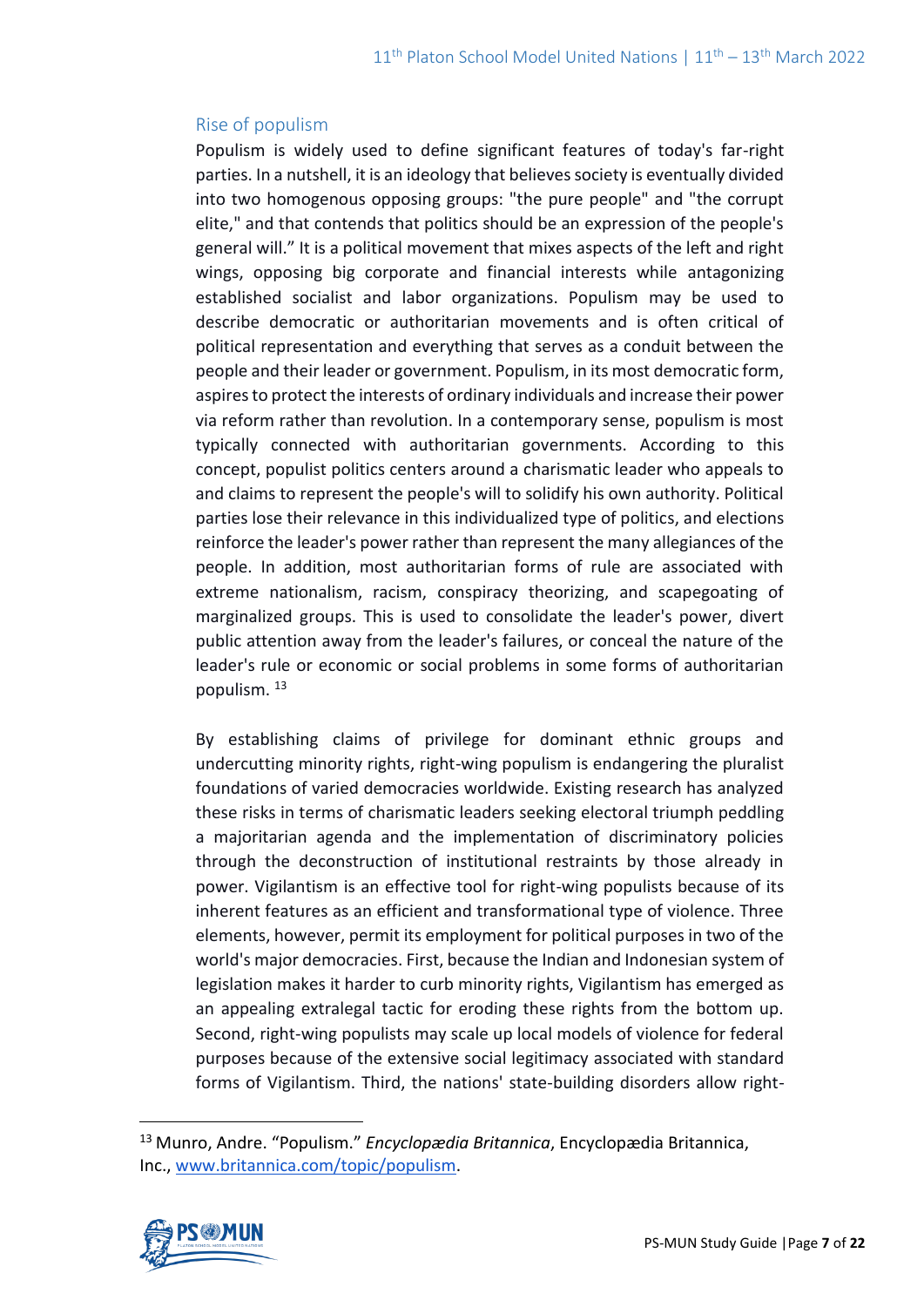wing vigilantes to act with impunity. While Vigilantism has traditionally been considered a mechanism for disempowered individuals to cope with the state's ineffective maintenance of order, right-wing populists are turning Vigilantism into a tool for social domination engineering.<sup>14</sup>

## Inefficient legal systems

Vigilantes frequently operate in weak nations that lack the resources and authority to offer protection and services to their population. Mexico is a prevalent example of this. Due to the government's incapacity to combat the violence perpetrated by drug trafficking organizations, vigilante groups have formed in more than 60 Mexican cities to combat crime. Most studies believe that support for Vigilantism and its involvement occurs in "stateless regions," or places where formal judicial systems are weak or non-existent.<sup>15</sup> Despite this widespread accord, quantifiable evidence of this link can only be found in a few country-specific studies that employed solely subjective survey-based measures of institutional weakness.

Additionally, Vigilantism is enabled in countries with permissive legislation for armed self-defense or citizen patrols. The permissive laws in the United States of America on gun ownership and the freedom to use lethal force for selfdefense and property protection provide the perfect environment for legalizing Vigilantism. Furthermore, political scientists agree that Vigilantism usually reflects characteristics of government failure. As governments grapple with insurgency and cartel violence in Nigeria and Mexico, Vigilantism has emerged. However, governance failures can also occur in politically powerful nations amid social shifts. Systemic racism in the United States has resulted in a wide range of Vigilantism. Though vigilante action can remedy governance failings, it can create more harm than good if it is sustained, unregulated, or based in a system that excludes and oppresses.<sup>16</sup>

## Post-conflict or transitioning periods

Even after a civil war, the environment remains turbulent and unstable. The threat of a new battle hangs large over the post-settlement peace process.

politicalviolenceataglance.org/2020/08/12/governance-failures-vigilantism-and-itsdangers/.



<sup>14</sup> Jaffrey, Sana. "Right-Wing Populism and Vigilante Violence in Asia." *SpringerLink*, Springer US, 30 June 2021, link.springer.com/article/10.1007/s12116-021-09336-7. <sup>15</sup> Nivette, Amy. "Institutional Ineffectiveness, Illegitimacy, and Public Support for Vigilantism in Latin America." Wiley Online Library, 15 Feb. 2016, [onlinelibrary.wiley.com/doi/abs/10.1111/1745-9125.12099.](http://onlinelibrary.wiley.com/doi/abs/10.1111/1745-9125.12099)

<sup>16</sup> Davis, Phillip. "Governance Failures, Vigilantism, and Its Dangers." *Political Violence at a Glance*, 12 Aug. 2020,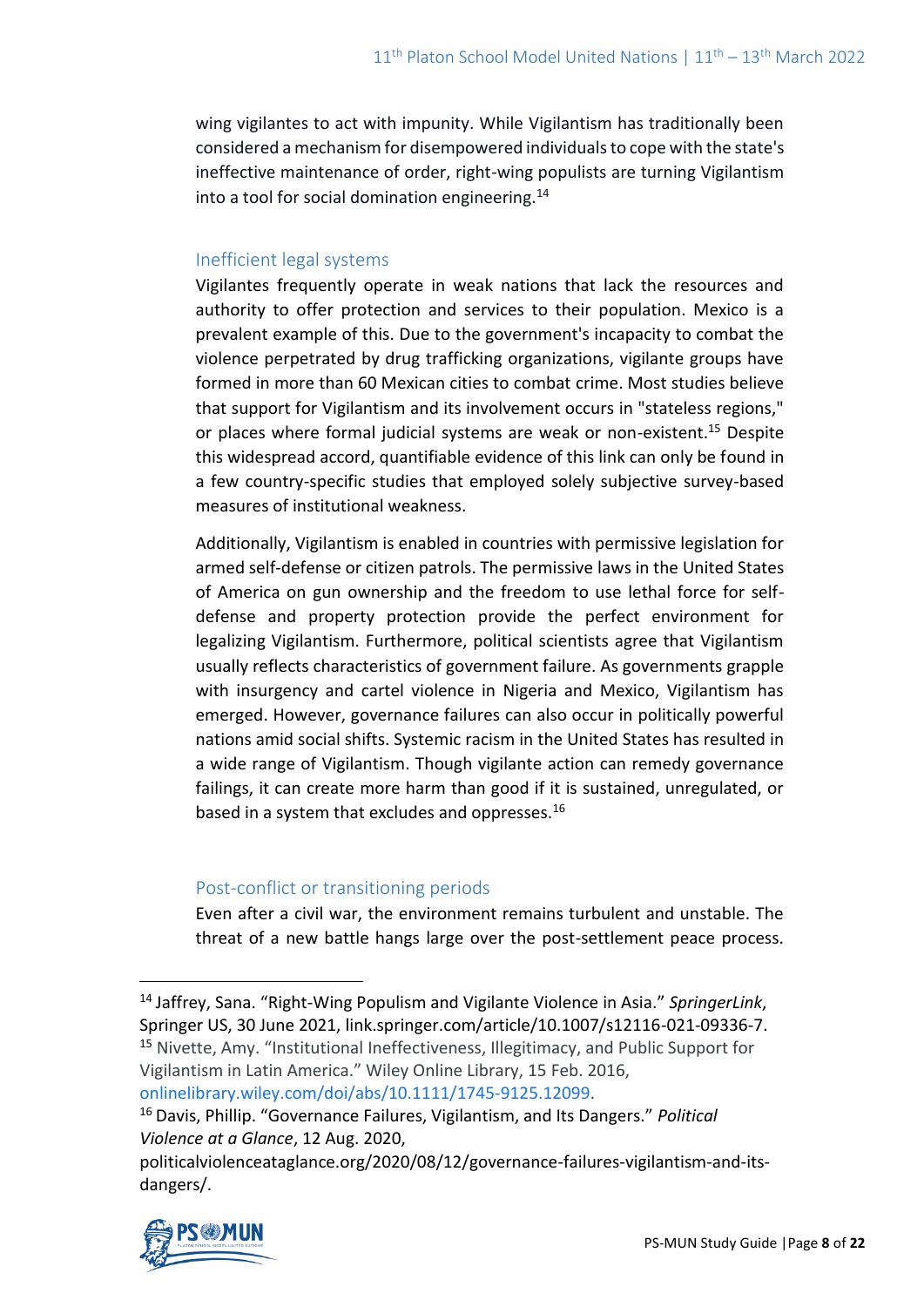According to research, the danger of conflict recurrence is most significant in the first years after a war ends. Throughout 1945-2009, more than half of the nations with armed conflicts had a war relapse. This empirical fact has piqued scholarly attention in dealing with the deadly violence that might emerge in post-settlement contexts.

An overlooked aspect in peace and conflict studies is post-civil war societies. It is, nevertheless, a daily reality in some areas of the world, where communities are confronted with difficult post-war conditions, with high levels of crime and a lack of order and security marking the transition from war to peace. For example, during the 2015/2016 refugee crisis in Europe, vigilante groups arose in reaction to European nations' perceived inaction in dealing with the enormous influx of migrants from a different culture. The Soldiers of Odin, a vigilante organization based in northern Finland, began patrolling the streets to defend Finnish civilians against "Islamist invaders," a term used to describe migrants and refugees from Muslim-majority countries. According to reports, this social movement ultimately extended to Sweden, Canada, and fourteen other nations. As this instance demonstrates, Vigilantism is more about responding to a collective sense of fear and the impression that the state is inadequate or unwilling to deliver the security that the collective needs than it is about opposing the state. $17$ 

## Consequences of Vigilantism

## Corruption

The abuse of power for personal benefit is regarded as corruption. Corruption undermines confidence, undermines democracy, stifles economic progress, and exacerbates inequality, poverty, social division, and environmental disaster. The abuse of authority by government officials or their network contacts for unlawful private gain is known as political corruption. Bribery, lobbying, extortion, cronyism, nepotism, parochialism, patronage, influence peddling, graft, and embezzlement are examples of corruption.

Vigilantes are not only regular citizens, but they can also be members of law enforcement, as seen in the gruesome Kanto Massacre of 1923. The Kanto Massacre was a mass murder performed by the Japanese military, police, and vigilantes in the early aftermath of the 1923 Great Kant earthquake against the Korean people of the Kanto region, as well as socialists, communists, anarchists, and other dissidents. The Massacre of Koreans in 1923 is another name for the massacre of Korean inhabitants. The massacre began on

<sup>17</sup> Haggqvist, Linn. *Taking the Law into Your Own Hands*. 2017, www.divaportal.org/smash/get/diva2:1113108/FULLTEXT01.pdf.

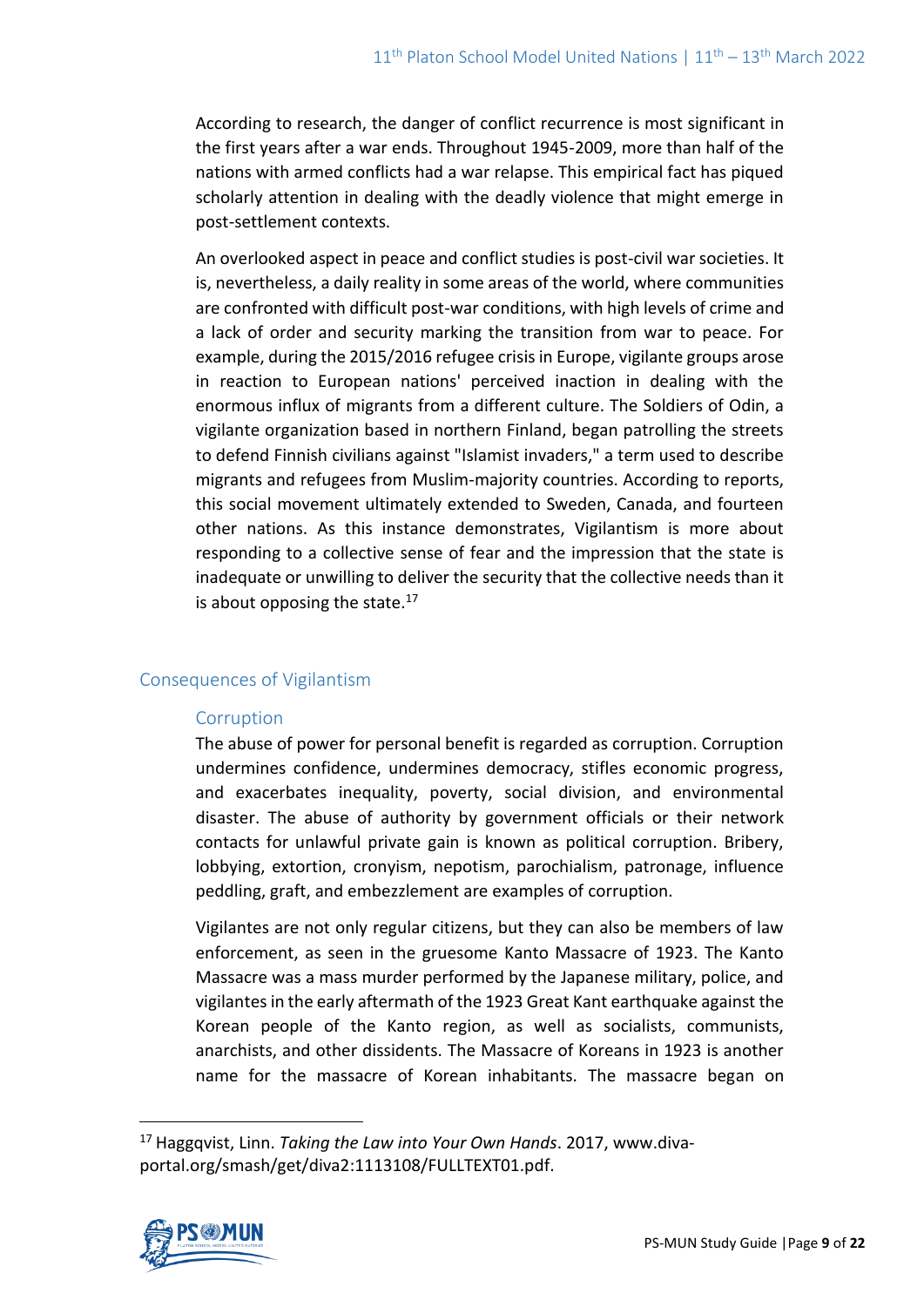September 1, 1923, after a massive earthquake rocked the Kanto area and continued for three weeks. Approximately 6,000 ethnic Koreans and Japanese socialists were murdered by Imperial Japanese Army soldiers, police, and vigilantes during this time. Japanese officials denied the slaughter almost soon after it occurred, but some members of the public praised it. Japanese rightwing organizations continue to alternatively deny and glorify it now.

### Increased crime rates

With people taking the law by their own accord, it only makes sense for crime rates to increase, seeing as most ill-intentioned vigilante activities are illegal. Mexico, a nation with an already high crime rate, is undergoing a severe period of violence caused by vigilantes. In the past, the deadliest violence has been directly tied to territory disputes between organized criminal gangs. Because Mexico's legal system is unable to pursue violent crimes, more than 90% of them go unpunished.As a result, petty crime rises, particularly in big urban centers like Mexico City, as organized crime and the country's court system deteriorate. According to an investigative reporter. Street crime is rampant on the capital's outskirts, particularly public transit. Thousands of low-income residents in the capital's extensive working-class districts rely on microbuses and combis for everyday transit, making them ideal targets for petty thieves. According to the government, more than 40,000 people are expected to be killed by the end of 2020, which is the most significant number of homicides since the National Institute for Statistics and Geography began reporting those figures in 1990.  $18$ 

## Challenges in addressing vigilantism

#### Legal

Vigilantism is extralegal, which means it exists "outside of the law." "Extralegal" does not simply mean "illegal." Most extralegal action is criminal; however, this is not always the case. For example, muggings and property theft are common crimes that are unlawful but not extralegal. Illegality is defined as a violation of the law. Extralegality necessitates that an activity goes beyond the law, implying that it is heading in the same direction as the law but beyond its breadth or severity. Four aspects are implied by the term "extralegal" regarding vigilantism and its connection to the state and the law. First, vigilantism can only take place in the context of the law. As a result, vigilantism

<sup>18</sup> Hootsen, Jan-Albert. "Crime Rates in Mexico Are Higher than Ever. Vigilante Justice Might Make That Worse." *America Magazine*, 21 Oct. 2020, www.americamagazine.org/politics-society/2020/10/14/crime-rates-mexicoviolence-vigilante-justice.

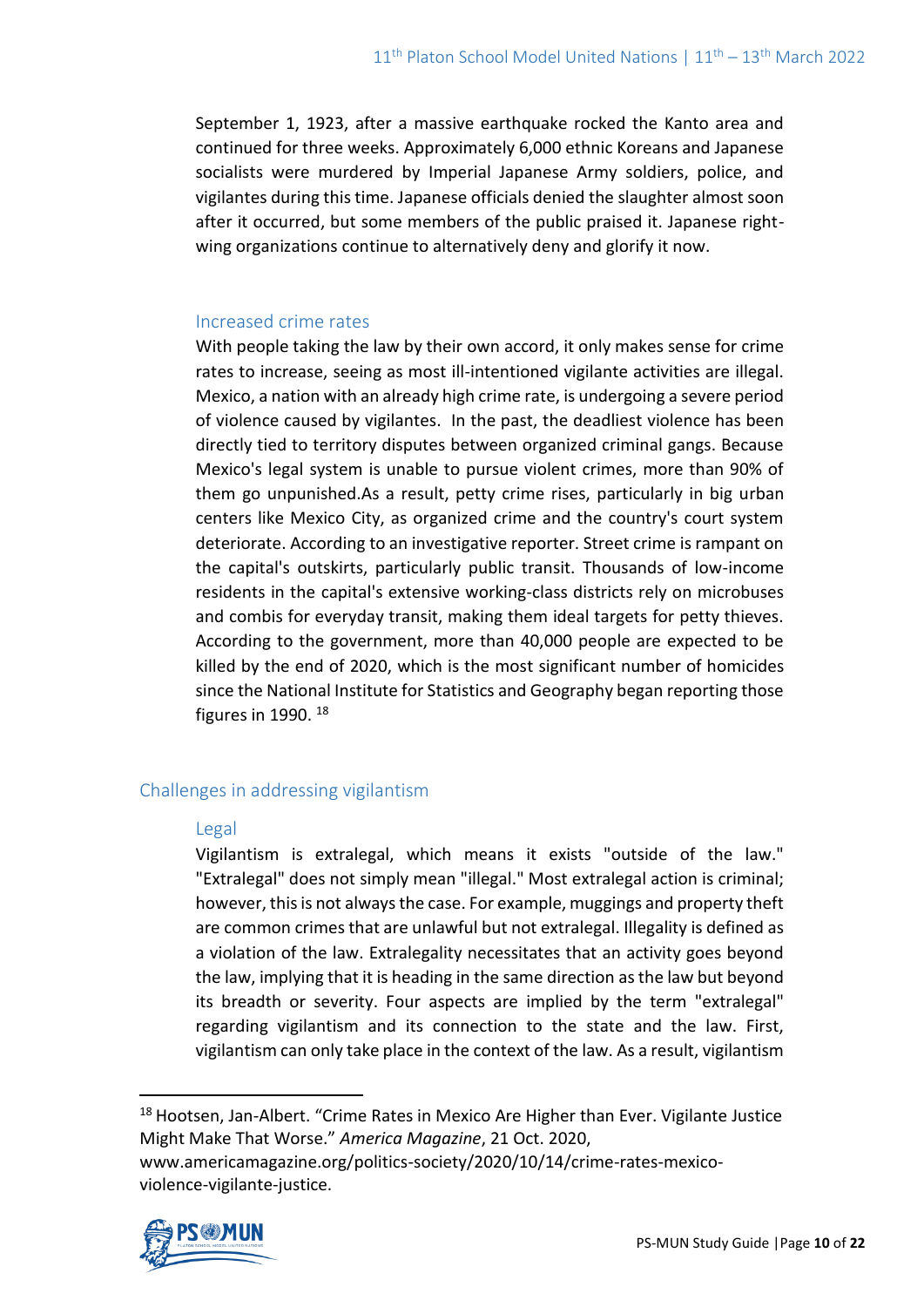is a relational term. Acting "outside the law" necessitates the existence of a recognized legal order. This is simply a scope condition: there cannot possibly be vigilantism if there are no laws. Secondly, the term "extralegal" suggests that vigilantism involves a struggle with the law and the government. Citizens engaged in vigilantism must dispute, usurp, supersede, or displace the state's power since their acts go "beyond the law," even if they profess to maintain or rectify the state's law. Third, because vigilantism must be "extralegal," it can only occur in areas where the state monitors police conflicts and punishes infractions. Finally, state agents, such as police officers, mayors, judges, and soldiers, can behave extralegally while on duty or off duty. Agents of the state occasionally help, sanction, or tolerate vigilante acts carried out by others. They can also engage in vigilantism themselves, preventing, investigating, or punishing crimes that are not covered by state law. <sup>19</sup>

#### Social

Some forms of punishments vigilantes use are beatings and "knee-cappings" of offenders by paramilitaries in Northern Ireland, "necklacing" of criminals in black townships in South Africa, or "Sharia patrols" in Iran. Such vigilante acts often target whole groups of "others" — ethnic minorities and/or migrants – under the guise of policing their alleged crime or violation of social norms. For example, Ku Klux Klan lynchings of blacks in the United States in the recent past, current street patrols against alleged criminal migrants in cities across Western Europe and Canada, self-proclaimed border guards on the Mexican and Turkish borders, lynchings of Muslims by Hindu cow protection groups in India, lethal attacks on migrants and homosexuals in Russia, or party militias against alleged Roma criminals in Central Europe are all examples of vigilante activities. This new surge of vigilantism aimed at migrants and minorities in countries throughout the globe has piqued our curiosity in the phenomenon's recent evolution.

In the wake of violent occurrences in which migrants or minorities were (supposedly) implicated as offenders, vigilantes tend to arise from discussion forums on Facebook or other social media. In addition, the concept for vigilante patrols was often sparked by substantial press coverage of criminal occurrences and vigilante reactions abroad. The most obvious example was the surge in vigilante actions in the wake of the New Year's celebration in Cologne in 2015/2016, particularly the Soldiers of Odin chapters' quick expansion into about 20 nations in only a few months.

journals.sagepub.com/doi/10.1177/0010414020957692?icid=int.sj-abstract.citingarticles.3.



<sup>19</sup> Bateson, Regina. "The Politics of Vigilantism - Journals.sagepub.com." *Sage Journals*, 21 Sept. 2020,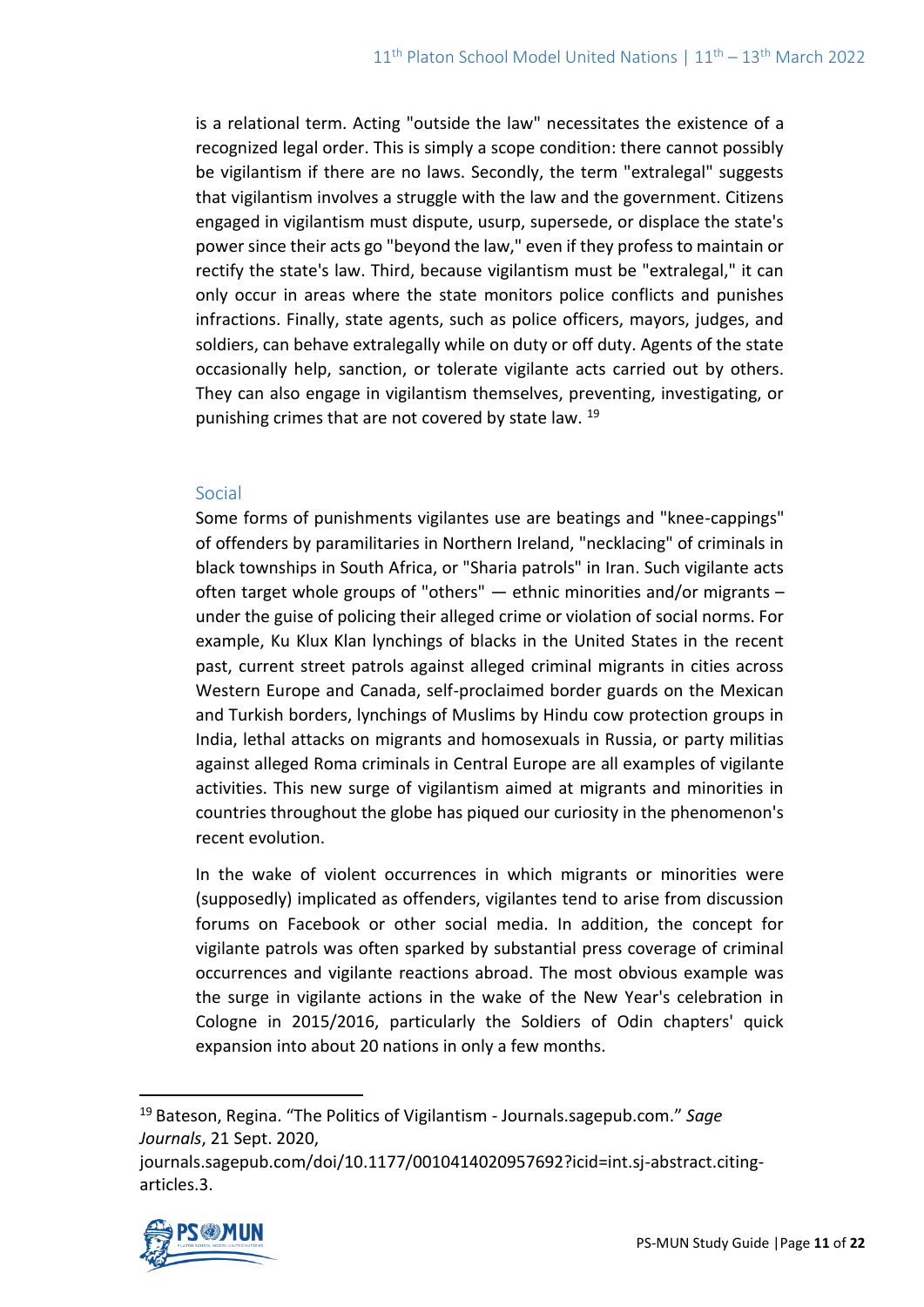## Economic

To properly execute its deterrent function, the legal system must impose penalties for illegal conduct and enforce those penalties with sufficient frequency to guarantee that the balance favors legitimate over criminal activity. Although it may appear self-evident, criminal sanctions and enforcement come with their own set of societal consequences. Overenforcement might end up costing more than the crime it prevents. When deciding how much illegal activity to allow in society, the criminal justice system must weigh these three factors (net harm from the offense, cost of the sentence, and enforcement costs). Additionally, a source of vigilantism is the competition for land. More violence erupted as a result of this. Those who were landless utilized all means necessary to gain land, often violently, in order to make some money from the land's production.

## Political

Because it is strongly tied to fundamental notions like power, order, statebuilding, and collective action, vigilantism is theoretically and empirically significant for political science. Nevertheless, despite political scientists becoming more interested in vigilantism, the field has never formed a longterm, comprehensive study plan on the topic. It is said that this is because existing definitions of vigilantism are inconsistent, tautological, and difficult to operationalize. Moreover, because it shapes the terms of public debate, vigilantism is a powerful tool in politics. Vigilantism establishes and perpetuates systems that elevate certain voices while silencing others, effectively suffocating dissent. At the same time, vigilantes can raise attention to specific concerns by selectively punishing just certain infractions. In California, for example, vigilante attacks on the homeless have gained global media coverage, altering public impressions of the state's homelessness situation. <sup>20</sup>

## Digital Vigilantism

The internet has long been portrayed as a platform that fosters participation, a more active and decentralized public sphere, and an independent space of citizen power, all of which are predicated on a relatively civic notion of democracy. Additionally, it has been lauded as a victory of mass self-communication in service of political development. However, as recent events have demonstrated, it is also the site of more messy and problematic modes of involvement. This has become increasingly clear as hate speech, discrimination, and harassment have been demonstrated to play a

journals.sagepub.com/doi/10.1177/0010414020957692?icid=int.sj-abstract.citingarticles.3.



<sup>20</sup> Bateson, Regina. "The Politics of Vigilantism - Journals.sagepub.com." *Sage Journals*, 21 Sept. 2020,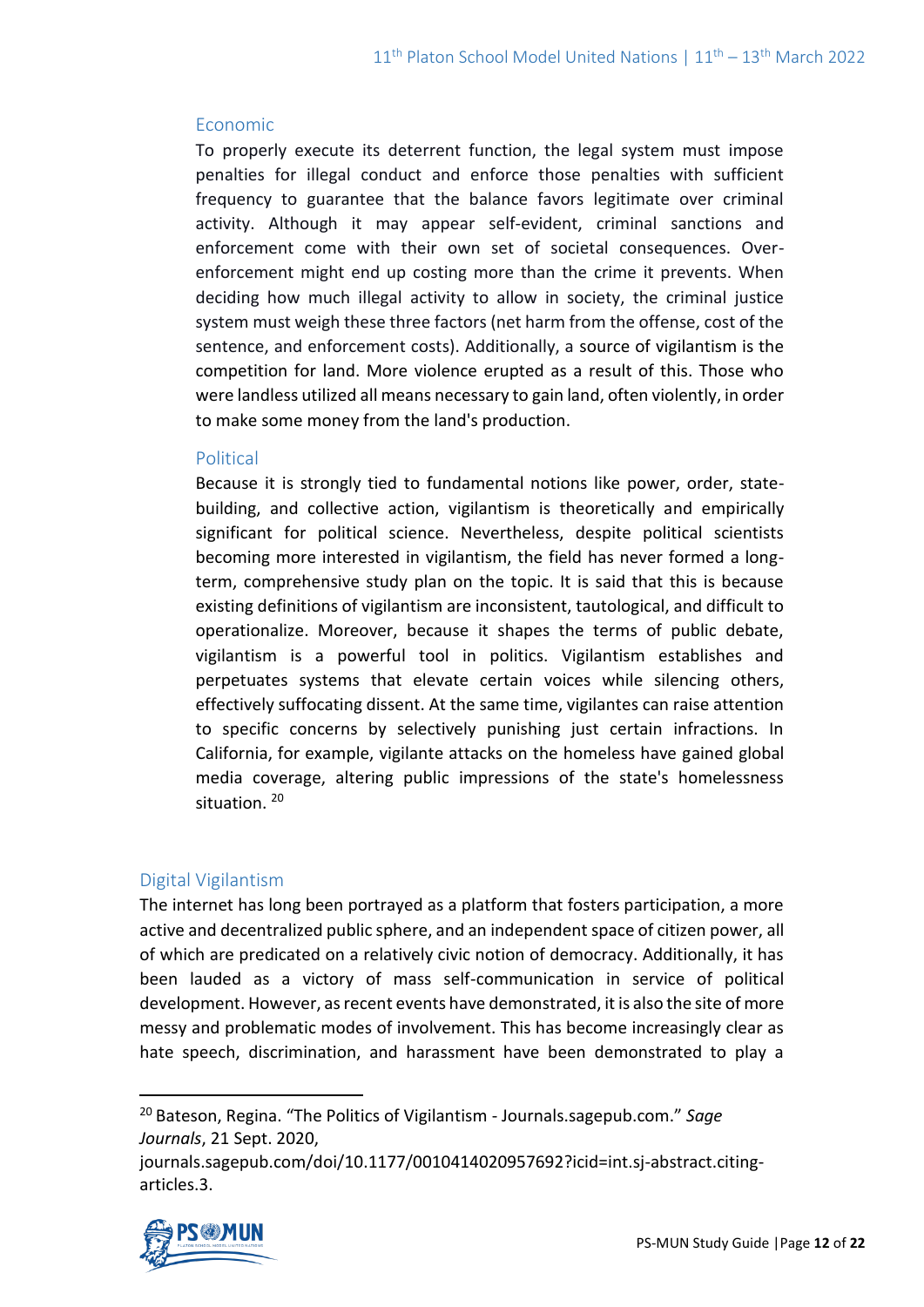significant role in online encounters. However, a category of practices that straddles these two extremes are performed in the name of justice. However, they do not conform to participative ideas or the due process of policing and law enforcement. It is considered political participation, moral regulation, and response to criminal activity.

Digital vigilantism is the practice of taking direct action against perceived civil or moral breaches, crimes, or injustices over the internet. It further complicates issues for at least two primary reasons. The first is that it is less clearly associated with physical coercion in the sense that the majority of these online actions take the form of public denunciations or targeted harassment, but more frequently to identify, humiliate, or disgrace the perpetrators, or to elicit a response from authorities and the judicial system. As a result, it largely relies on 'unwanted,' 'intense,' and 'persistent' types of sight. While this can be considered symbolic violence with severe psychological, social, and even physical consequences, its punitive components are frequently more complicated. The second reason is the internet's easy accessibility.

Digital vigilantism may take a 'naming and shaming' form of exposure. This often entails releasing the targeted individual's personal details on a public website, which may include sensitive information such as the target's home address, employment information, as well as financial and medical information. In addition, the spread of false information, such as when a target is mistaken as a suspect or offender, can encourage digital vigilantism. Furthermore, there is evidence that such lies circulate more rapidly than accurate facts. However, while considering the societal effects of digital vigilantism, it is also necessary to consider the precision and ease with which personal information is collected and circulated. <sup>21</sup>

# MAJOR COUNTRIES AND ORGANIZATIONS INVOLVED

## United States of America (USA)

The legal system in the United States of America is built upon the principle of the rule of law, which is expressed in the belief that the United States is a country of laws, not of individuals. The rule of law presupposes that rules exist independently of and distinct from human volition. Even when a person's personal biases are relevant to the cause, the decision-maker is expected to be bound by the law. In other words, police officers, judges, and juries should follow the law, not their personal inclinations or biases. In the United States, vigilantism is as old as the country itself. In many respects, the United States' history began with vigilantism. For example, on December 16, 1773, American colonists staged what became known as the Boston Tea Party in response

<sup>&</sup>lt;sup>21</sup> Loveluck, Benjamin. "The Many Shades of Digital Vigilantism. A Typology of Online Self Justice." *Hal Open Science*, 5 Apr. 2021, hal.archives-ouvertes.fr/hal-02169819/document.

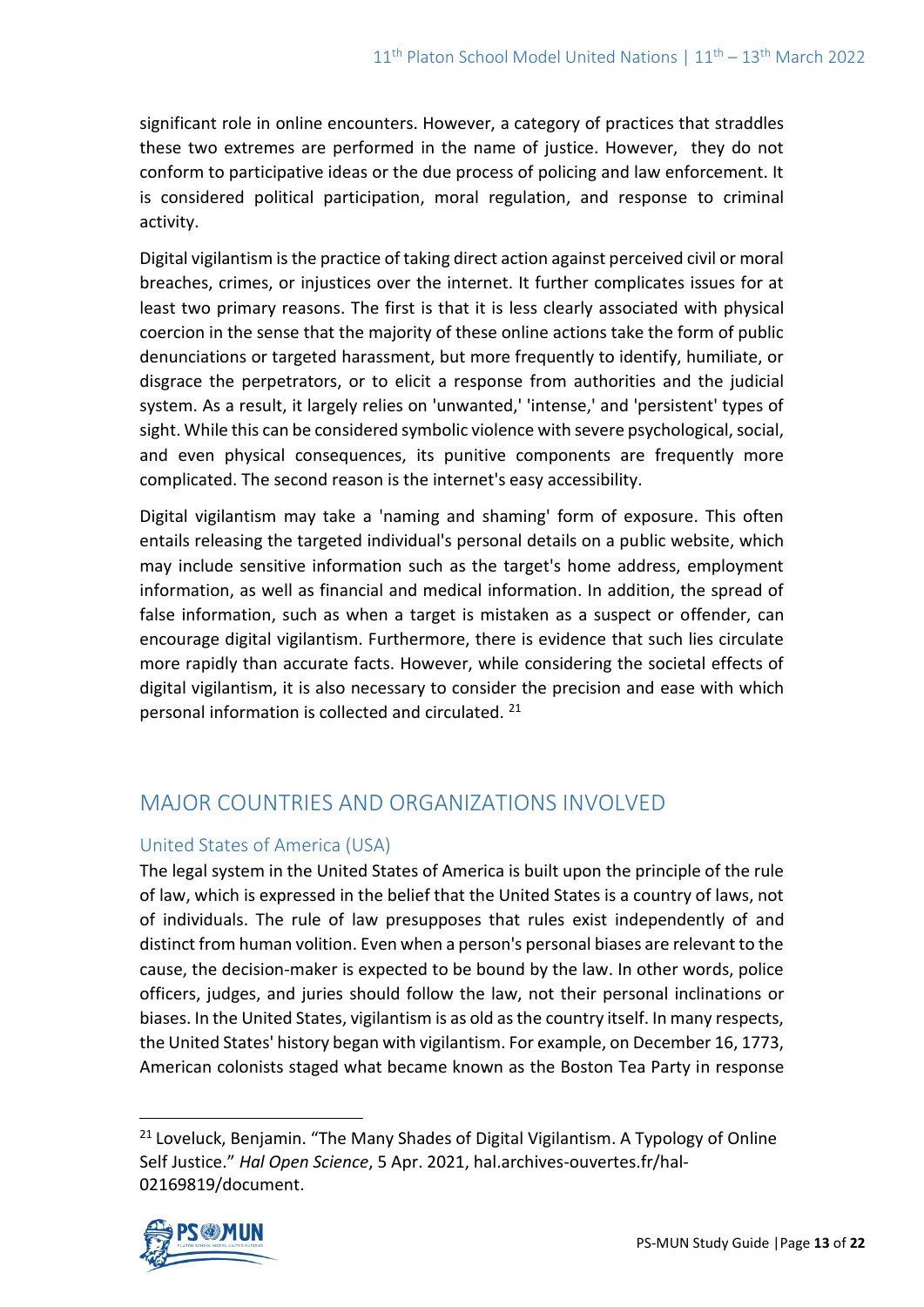to British direct taxation. They tossed 342 chests of tea into Boston Harbor as part of the rebellion. During the 1830s, vigilance committees arose in the South to defend against incursion by abolitionists, who were frequently attacked, tarred, feathered, and generally intimidated by these committees with the cooperation of local law enforcement authorities. Following the abolition of slavery, southern vigilante organizations such as the Klu Klux Klan attempted to maintain white domination over freed black communities through lynching and other illegal intimidation methods. In addition, African-American vigilantes inflicted upon symbols of white power and property connected with white society in vengeance for the damages and indignities caused by racial segregation and discrimination throughout the second half of the twentieth century.

Vigilantism is undergoing a metamorphosis. Private watch organizations patrol communities to keep an eye out for illegal behavior. Anti-abortion radicals carry out lethal attacks against family health care centers and staff, frequently in the name of religion. Environmental activists create economic harm to businesses by delaying authorized commercial activity they believe will harm the air, water, or land. Individuals use force and violence every day to pursue retribution on those they think have wronged them. In each scenario, vigilantes operate independently of police officers, attorneys, judges, and the rest of the established legal apparatus.<sup>22</sup>

## India

Cow slaughter prohibition laws have been in effect in several states as early as 1932. However, some states recently amended these regulations, including Gujarat, Uttar Pradesh, Karnataka, Haryana, Sikkim, and Madhya Pradesh. These revisions strengthen existing penalties for cow slaughter and, in certain situations, criminalize the transport, ownership, and selling of cattle/meat. These restrictions and vigilante attacks have harmed India's cow trade, rural agricultural economy, and leather and meat export businesses. The assaults are primarily carried out by groups associated with the Bharatiya Janata Party (BJP) and predominantly target Muslim, Dalit, and Adivasi (indigenous) populations. The government's insufficient retaliation to these attacks harms populations, especially those whose livelihoods are dependent on animals, including farmers, herders, cattle transporters, meat sellers, and leather workers (Human Rights Watch, 2019).<sup>23</sup>

The adoption of legislation and the enforcement of tighter restrictions have occurred concurrently with an increase in violence linked to cow protection across the country. Between 2016 and 2020, approximately 50 people have been killed due to lynching or mob violence in response to alleged cow slaughter or trading. In 2018, the Armed

<sup>&</sup>lt;sup>23</sup> "Appendix: India National and State Cow Protection Laws." Human Rights Watch, Jan. 2019[, www.hrw.org/sites/default/files/report\\_pdf/india0219\\_appendix\\_1.pdf.](http://www.hrw.org/sites/default/files/report_pdf/india0219_appendix_1.pdf)



<sup>22</sup> "Vigilantism." *Law, Private, Vigilantes, and Justice - JRank Articles*, law.jrank.org/pages/11129/Vigilantism.html.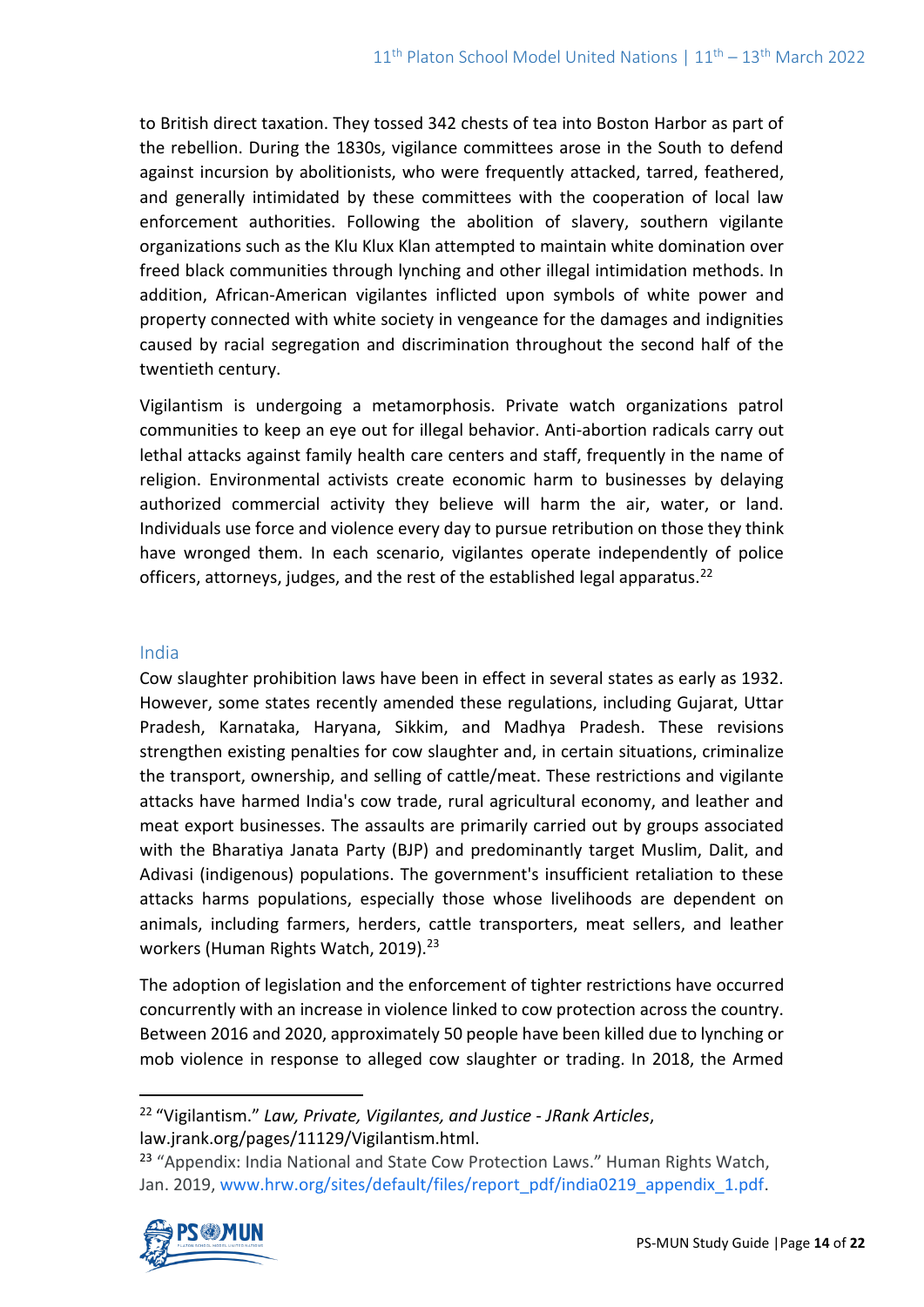Conflict Location and Event Data Project (ACLED) reported a dramatic increase in the number of incidences of political violence in India connected to cow protection. Political violence incidents with cow protection spiked by more than 40% in 2017 and nearly doubled in 2018. Over 80% of recorded incidents of violence connected to cow protection have been aimed towards people. Typically, persons involved in the cattle trade and members of minority groups, such as Muslims, Dalits, or Adivasi groups, are the targets of these attacks. The adoption of more stringent rules around the country has facilitated the targeting of minority groups in the name of cow protection. Since the BJP administration came to power, Muslims and Hindus from lower castes (Dalits) have frequently been the target of hate speech, threats, and violence. Muslims and Dalits have both worked in the leather and meat industries as cattle carters and as tannery employees.<sup>24</sup>

## South Africa

Senior South African officials have urged ordinary residents not to take the law into their own hands as vigilante groups develop in the aftermath of days of unrestrained looting and violent demonstrations throughout a large portion of the nation. Thousands of soldiers were sent to assist the police on the streets to help deal with this issue. However, law enforcement authorities continue to struggle to contain continuous attacks on warehouses, supermarkets, shopping malls, clinics, and workplaces by mobs. Numerous vigilante groups and armed community patrols have developed in various regions of Gauteng and KwaZulu-Natal, the two provinces worst impacted by the violence, as frightened locals strive to safeguard their homes and businesses. <sup>25</sup>

Certain crimes in the Western Cape increased in the 2002/2003 fiscal years. Murder, attempted murder, aggravated robbery, public violence, and assault are all on the rise. Vigilante operations were primarily motivated by the offenses mentioned earlier. Since 2001, vigilante occurrences in Khayelitsha, Phillipi East, and Nyanga Community Service Centre (CSC) have increased. In addition, daily vigilantism occurrences occur in Mfuleni and neighboring areas such as Khayelitsha, Phillipi East, Nyanga, and Delft. These occurrences occur daily, weekly, or monthly and vary from one to three per day to seven per month. Inadequate policing in communities is a significant factor contributing to vigilantism in South Africa. However, others argue that weak governance may also cause the growth of vigilantism. Corruption, unemployment,

www.theguardian.com/world/2021/jul/14/vigilante-groups-form-south-africatackle-looting-violence.



<sup>&</sup>lt;sup>24</sup> Maskara, Shreya. "Cow Protection Legislation and Vigilante Violence in India." *ACLED*, 6 May 2021, acleddata.com/2021/05/03/cow-protection-legislation-andvigilante-violence-in-india/.

<sup>&</sup>lt;sup>25</sup> Zuma, Jacob. "Vigilante Groups Form in South Africa amid Looting and Violence." *The Guardian*, Guardian News and Media, 15 July 2021,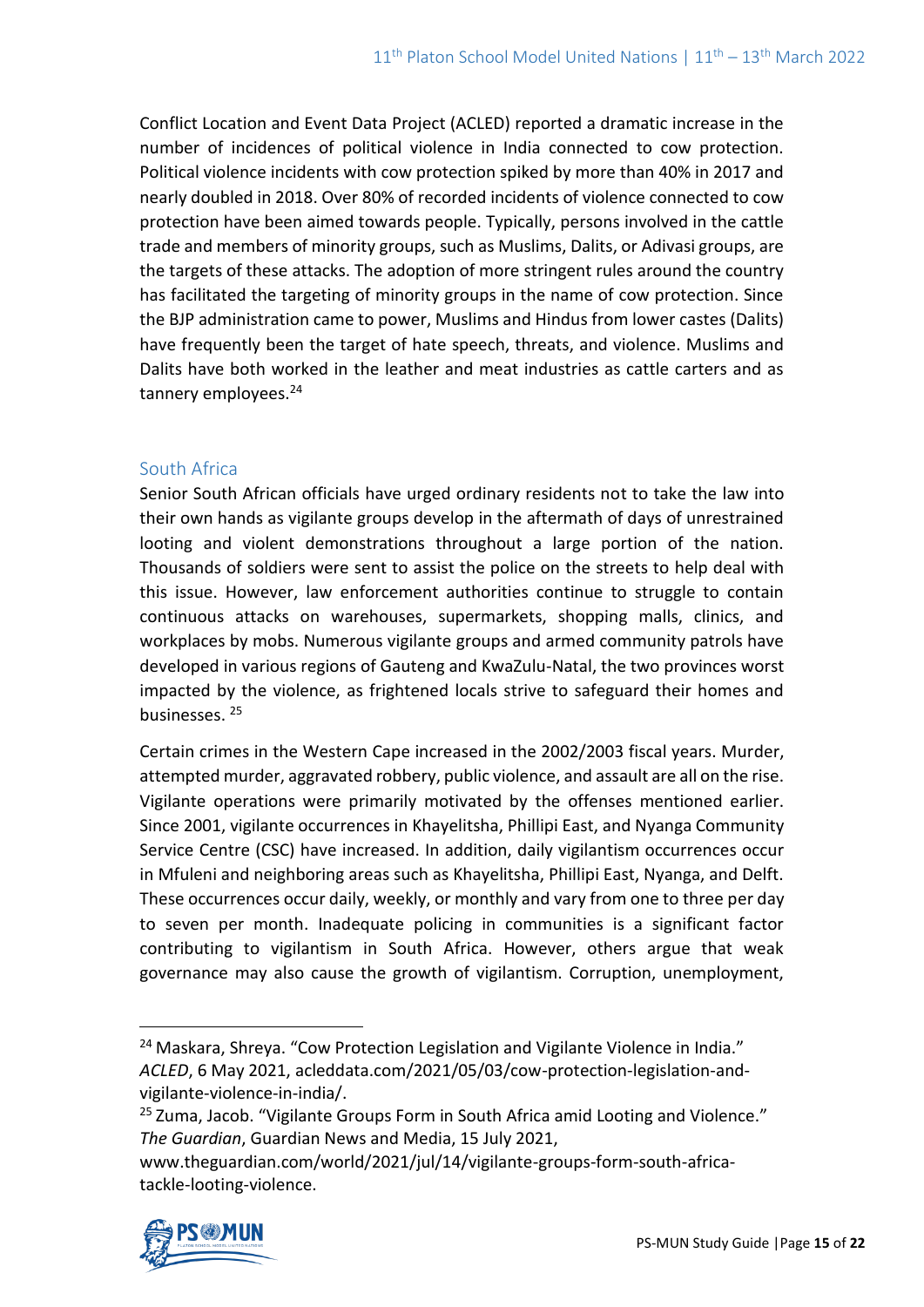poverty, inequality, and high crime rates contribute to residents' sense of insecurity and distrust of the state.

From a historical perspective, marginalized communities have suffered at the hands of those in power since the emergence of colonialism, throughout the apartheid era, and following South Africa's transition to democracy. Consequently, they have been forced to rely on their knowledge and resources to provide for and sustain their communities. These neighborhoods are frequently ignored and suffer from substandard service delivery, increased crime, and isolation from the country's economy; as a result, they lack the fundamental necessities for safe and productive daily life. As a result, these societies have a history of organizations regulating them and imposing social control. <sup>26</sup>

## Indonesia

President Joko Widodo's authority was shattered by three consecutive Defense of Islam protests in Jakarta. Spectators were taken aback by the government's ambivalence regarding the overtly forceful demands for the punishment of Jakarta's Chinese-Christian governor on blasphemy accusations, in addition to the extent of popular mobilization around the subject. Following an astonishing show of force in the country's capital, a series of mob attacks against religious minorities in Bandung, Yogyakarta, and Surabaya have heightened worries of an Islamist threat to Jokowi's leadership. There is no ignoring the sectarian overtones of these particular events and their political significance. On the other hand, Vigilantism is a widespread phenomenon in Indonesia, when mobs demand that the law be enforced to their satisfaction under fear of violence or actively punish an alleged infringement. Although large-scale violence garners greater public attention, the cumulative impact of vigilantism is thrice that of large-scale violence in Indonesia. Numerous historians have documented the infrequent hanging of accused thieves and offenders throughout the New Order and even earlier during colonial authority. However, vigilante violence has increased dramatically in frequency after the Reformasi. While a spate of witch-huntings in East Java in 1998 attracted widespread attention to the topic, observers voiced worry about Jakarta's remarkable growth in mob justice occurrences.

A case study of these early transition years corroborated this rising tendency and linked it to the fast changes in local government caused by decentralization efforts. As a result, it was expected that vigilantism would reduce as communities acclimated to these reforms. However, recent NVMS statistics imply the opposite. Rather than declining, the incidence of mob violence increased by 25% between 2007 and 2014. This pattern is consistent with the emergence and institutionalization of vigilantism in

<sup>26</sup> Haefele, Benjamin. "Vigilantism in the Western Cape." *Western Cape*, www.westerncape.gov.za/Text/2006/4/vigilantism\_in\_the\_western\_cape.pdf.

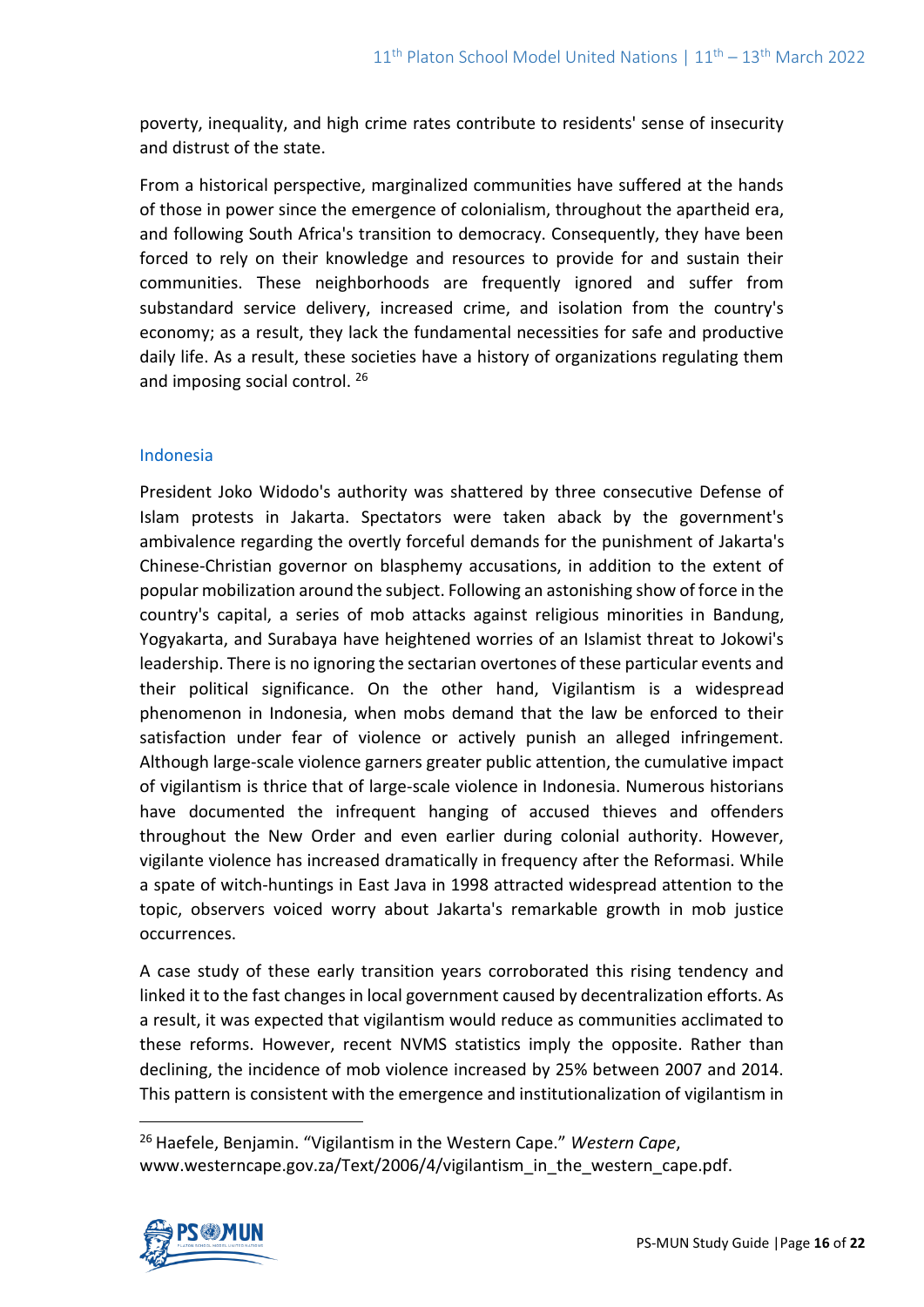other developing democracies, like Guatemala, Nigeria, the Philippines, and South Africa. This counterintuitive increase of vigilantism in the face of increasing police capabilities may be traced back to Indonesia's authoritarian state-building past. Having led the country's nationalist battle, civilian militias had a significant part in the 1965 communist assassinations. Not only did the New Order administration continue to use these organizations to suppress opposition, but it also gained surveillance support from regular citizens through sophisticated civilian defense programs. In exchange for their assistance in dealing with broader dangers to the regime, the state granted communities some latitude in dealing with violations of local order. Thus, society's coercive potential has risen in lockstep with, rather than in place of, the state. 27

| Date of Event | <b>Description of event</b>                                |
|---------------|------------------------------------------------------------|
| 1851          | The formation of the San Francisco Committee of Vigilance  |
| 1859          | The formation of the Anti-horse Thief Association          |
| 1865          | The formation of the Klu Klux Klan (KKK)                   |
| 1868          | 200 African-Americans were hunted down by Southern         |
|               | White Democrats in order to suppress voter turnouts        |
| 1922          | The Big Sword Society of China safeguarded the nation's    |
|               | livelihood against anarchy                                 |
| 1967          | Lynching was at it's most popular state after the American |
|               | civil war                                                  |
| 1981          | The formation of the Black Shadow (Sombra Negro) in El     |
|               | Salvador to murder criminals and gang members              |
| 1992          | The formation of Los Pepes in Columbia to oppose Pablo     |
|               | Escobar                                                    |
| 2004          | The formation of the MInuteman Project to force illegal    |
|               | Mexican immigrants out of American Borders                 |
| 2010          | The adoption of the UN general assembly Resolution 3997    |
| 2011          | A bus carrying armed illegal loggers associated with a     |
|               | Mexican drug cartel was attacked by group of women in      |
|               | Chèran                                                     |
| 2021          | The raiding of the Capitol building in Washington DC by a  |
|               | mob of Donald Trump supporters                             |

# TIMELINE OF EVENTS

<sup>27</sup> Jaffrey, Sana. "Justice by Numbers." *Policy Forum*, 17 Jan. 2017, www.policyforum.net/justice-by-numbers/.

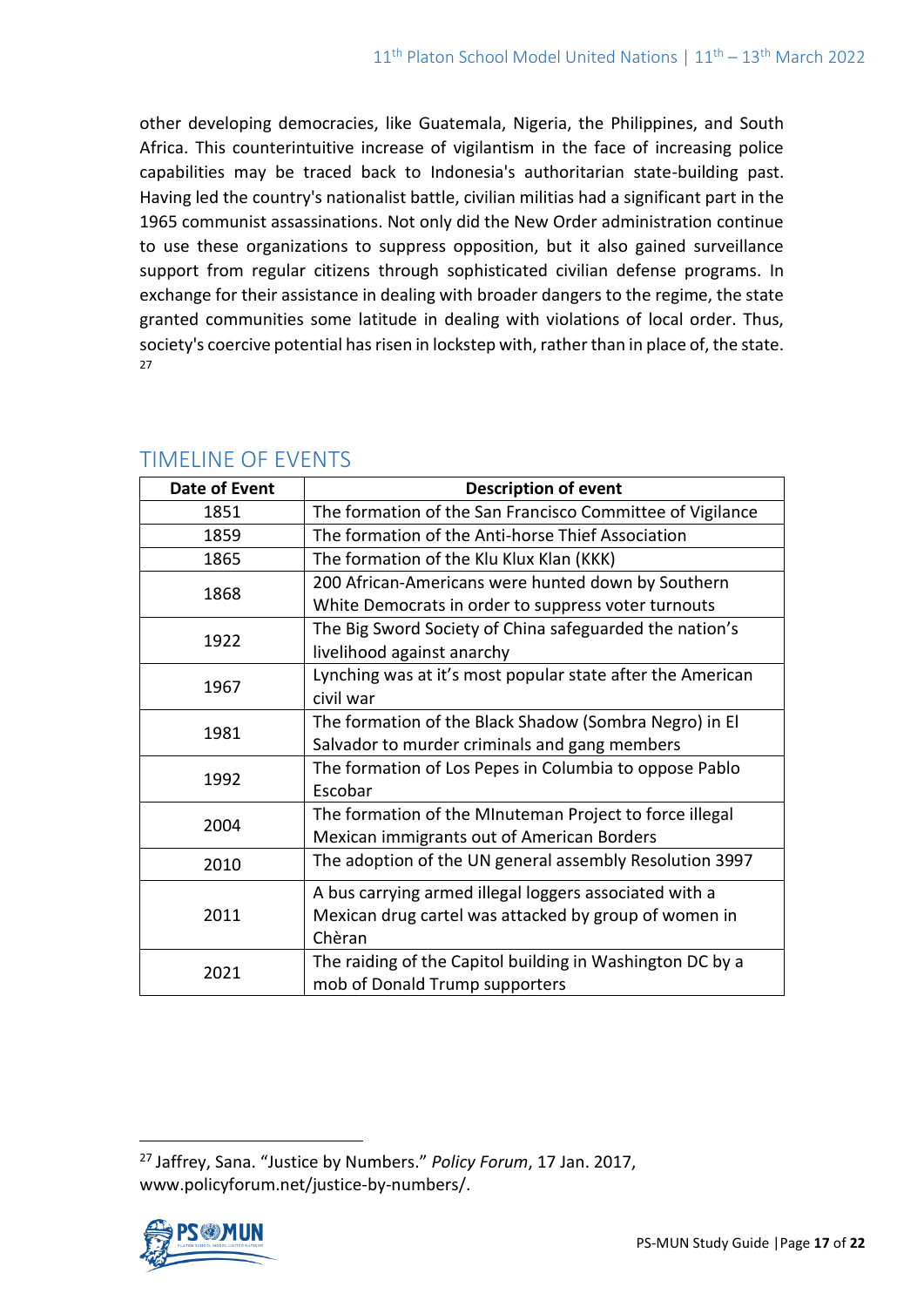# PREVIOUS ATTEMPTS TO SOLVE THE ISSUE

## UN General Assembly Resolution 3997, November 2010

Against the 16th of November, the draft resolution III on extrajudicial, summary, or arbitrary executions was passed with a vote of 165 in favor, zero against, and ten abstentions. The General Assembly would, under its wording, once again strongly condemn such executions and urge that they cease. It would reaffirm that all states have a responsibility to investigate all suspected incidents of extrajudicial killings, bring those guilty to justice, recompense victims or their relatives, and take legal and judicial steps to put an end to impunity. It would urge all countries to take essential precautions to prevent deaths during public protests, internal and communal violence, civil disturbances, public crises, and armed wars. It would encourage states to prevent or eliminate prisoner control. It would express concern over vigilante killings and advise states to conduct comprehensive investigations into the phenomena to take the required legislative, judicial, administrative, and educational steps.<sup>28</sup>

# POSSIBLE SOLUTIONS

## Strengthening the Criminal System

To address society's issues today, improvements to the criminal justice system are vital. These issues include the long wait defendants undergo before their trials. Sometimes, it is not always evident whether or not a choice to not prosecute is reasonable. When a case is decided, the penalty is often carried out at a later period or not at all (eg: because the perpetrator cannot be identified). One of the main goals is to improve the ability of judicial systems to operate more effectively under the rule of law, with particular emphasis paid to the needs of vulnerable populations, including children and crime victims. Effective, fair, and humane criminal justice systems are required as a foundation for measures to prevent and respond to illicit drugs, organized crime, corruption, and terrorism. Crime prevention techniques that are comprehensive and balanced are also essential. If a nation's criminal system is more fair and inclusive, fewer people would be maltreated and wronged by the law. With a strengthened criminal system, there would be less of a need for an individual to take action, visa ve, decreased vigilante rates.

## Establishing special tribunals for vigilantes

A tribunal, in general, is any person or entity with the capacity to judge, adjudicate, or resolve claims or disputes, whether or not the title of the person or organization is

<sup>&</sup>lt;sup>28</sup> "General Assembly Will Hold 'World Conference on Indigenous Peoples' in 2014, under Terms of Resolution Recommended by Third Committee." *United Nations*, United Nations, 16 Nov. 2010, www.un.org/press/en/2010/gashc3997.doc.htm.

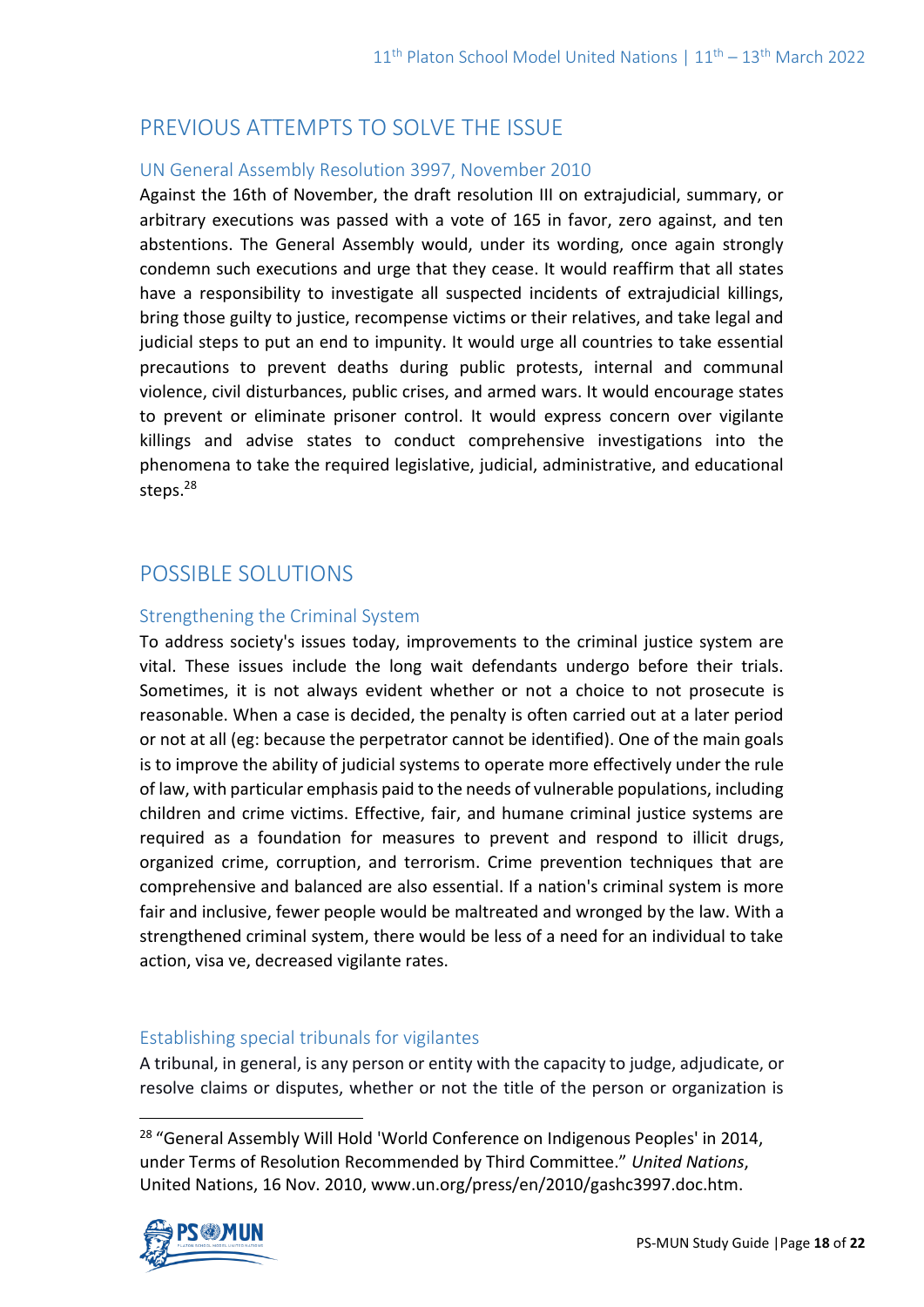"tribunal." An advocate who appears before a single judge, for example, might refer to that judge as "their tribunal." In this sense, a tribunal is a statutory body. Its goal is to assess a person's legal standing in a private law dispute or a public law claim, whether at the outset, on appeal, or through judicial review. Tribunals and courts are comparable in that they employ the same procedures to resolve disputes between parties. On the other hand, Tribunals are not part of the legally created judicial system. A special tribunal is a criminal court established by the United Nations on an ad hoc basis. It is usually established to look into major international crimes such as war crimes, crimes against humanity, and genocide in the context of a given conflict. Due to the severity of the planet's current situation regarding violent vigilantism, it is only fitting to designate a specific cause towards combating it. By drawing more focus through an international scope, vigilantism will be a more focused-on issue, thus pushing the world in a positive direction to prevent it.<sup>29</sup>

## Raising awareness

Members of SANCO, Neighborhood watch, Provincial Legislature, Social Services, Public Prosecutor and Church Leader, Disaster Manager, Regional Magistrate, SAPS, and CODETA believe that communities as a whole need education on how the Criminal Justice System operates. Workshops are needed to educate people on how the court functions and the roles of the prosecutor and judge. There was also a recommendation that individuals be taught how to exercise self-control and adequately cope with negative responses. Awareness is the first step towards action, so it is crucial to raise awareness on the topic. A public awareness and education initiative is a means to draw the attention of a large number of people to a particular topic. A poster contest, a fair in a local mall, or a broadcast on one of your town's radio or television stations are all examples of this type of endeavor. A public awareness and education initiative is an excellent method to draw attention to a subject in your community. An essential aspect is to deliver critical information to your target audience (youth, adults, or children) and persuade them to take steps to avoid or reduce crime. One of the vital measures for avoiding crime is public education. People who understand how to lower their risk of becoming a victim of vigilantism and improve neighborhood safety are at the heart of a safer community. In Chicago, IL, 16 to 21-year-olds collaborated with their community center to design an educational resource bundle that was delivered to adolescents around the area. They also held youth forums on crime and crime prevention and performed role-plays and skits about crime and drug prevention to raise prevention awareness among their peers. Small steps go a long way.

## Reforming legislation

Corruption unfairly attacks the poor and vulnerable, raising expenses and limiting access to services such as health, education, and justice. For example, corruption in the purchase of medications and medical equipment raises costs and results in

<sup>29</sup> "Assessment of Statutory Frameworks of Tribunals in India." *Law Commission of India*, Oct. 2017, lawcommissionofindia.nic.in/reports/Report272.pdf.

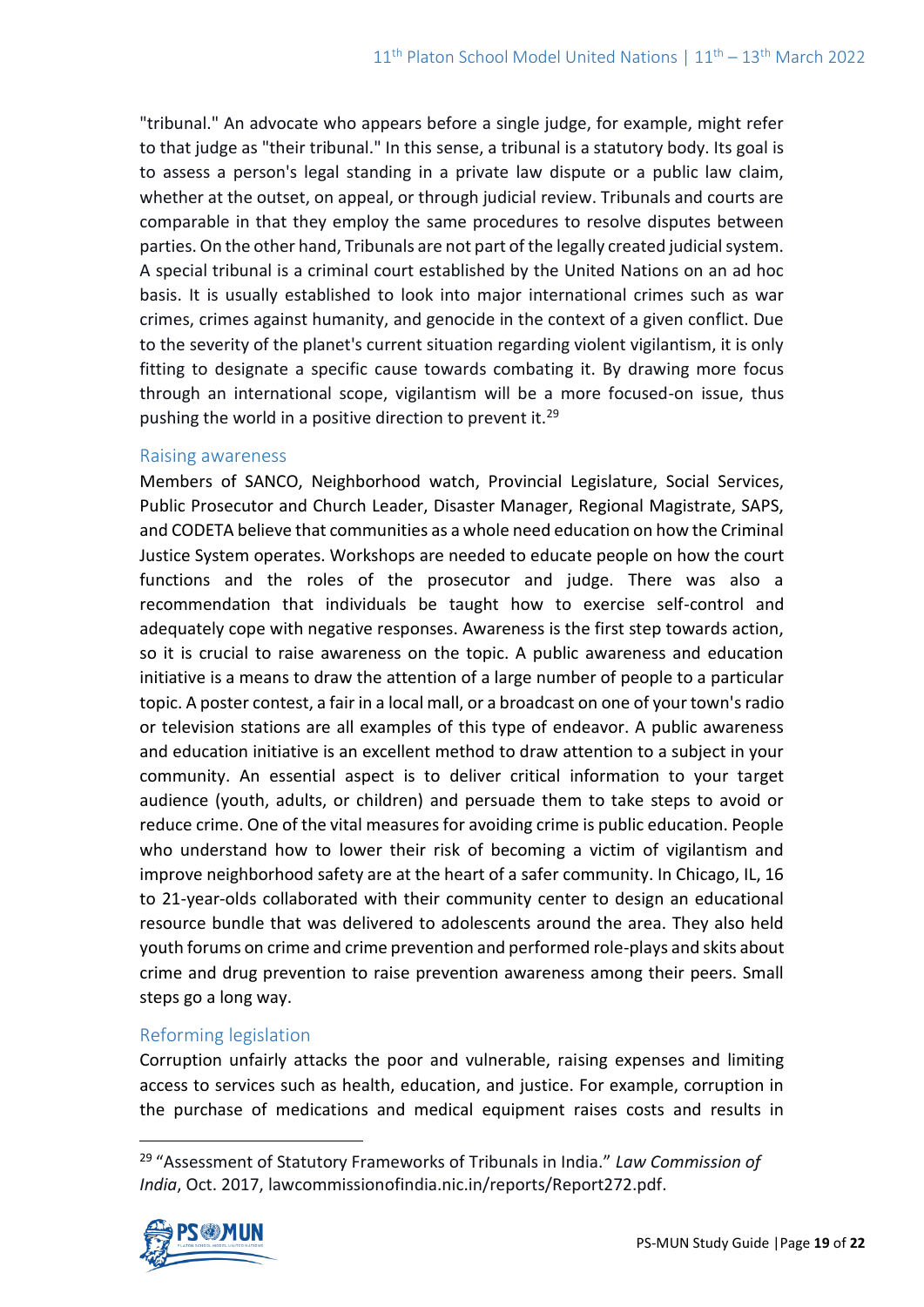substandard or hazardous products. The human costs of counterfeit medications and vaccines regarding health outcomes and long-term effects on children considerably outweigh the monetary expenses. Poor individuals are more vulnerable to unauthorized payments for services. According to empirical studies, the impoverished pay the most significant percentage of their income in bribes. According to some research, the impoverished may be preyed upon since they are perceived as helpless to protest. Every dollar, euro, peso, yuan, rupee, or ruble stolen or misdirected denies the poor an equal chance in life and prohibits governments from investing in their human capital. Corruption erodes public trust and puts the social compact at risk. Corruption generates and maintains the disparities and dissatisfaction that contribute to fragility, violent extremism, and war across the world, but especially in situations of fragility and violence. In the absence of comprehensive change, progress may be made through improved and more open procedures, professional accountability systems, and the use of new technology to record, analyze, and share data in order to avoid, detect, and discourage corruption. If corruption is combated through reforming legislation to form a fairer government system, there would be less of a need to commit acts of vigilantism in the first place<sup>30</sup>

# BIBLIOGRAPHY

Abbott, Geoffry. "Lynching." *Encyclopædia Britannica*, Encyclopædia Britannica, Inc., www.britannica.com/topic/lynching.

"Appendix: India National and State Cow Protection Laws." *Human Rights Watch*, Jan. 2019,

www.hrw.org/sites/default/files/report\_pdf/india0219\_appendix\_1.pdf.

"Assessment of Statutory Frameworks of Tribunals in India." *Law Commission of India*, Oct. 2017, lawcommissionofindia.nic.in/reports/Report272.pdf.

<sup>30</sup> World Bank Group. "Combating Corruption." *World Bank*, World Bank Group, 19 Oct. 2021, www.worldbank.org/en/topic/governance/brief/anti-corruption.

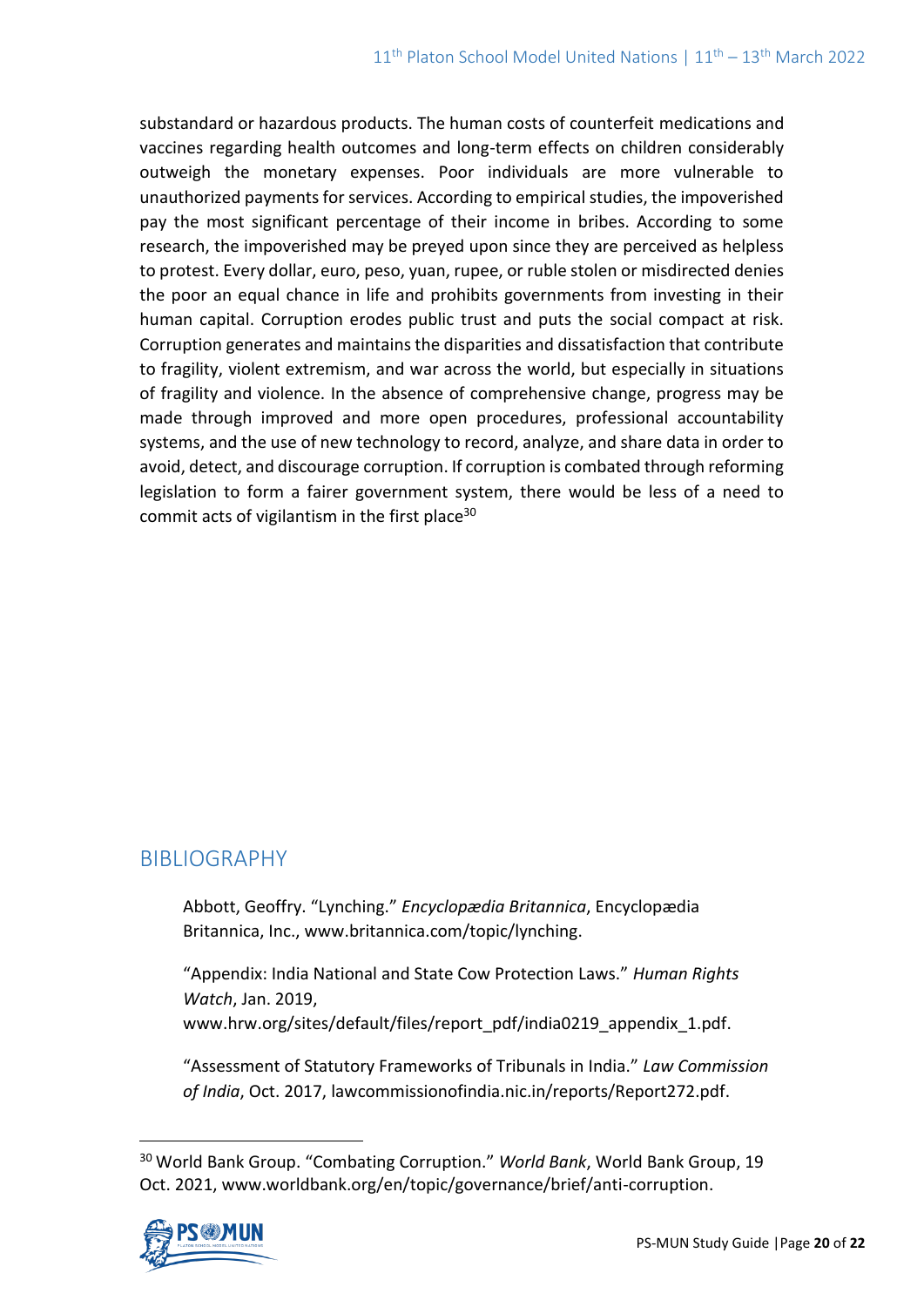Bateson, Regina. "The Politics of Vigilantism - Journals.sagepub.com." *Sage Journals*, 21 Sept. 2020, journals.sagepub.com/doi/10.1177/0010414020957692?icid=int.sjabstract.citing-articles.3.

Bjorgo, Tore. "Taking the Law into One's Own Hands? on the Nature, Organization and Rationale of Vigilantism against Migrants and Minorities in Europe." *C-REX - Center for Research on Extremism*, 18 Nov. 2019, www.sv.uio.no/c-rex/english/news-and-events/rightnow/2019/vigilantism.html.

Choi, Naomi. "Rule of Law." *Encyclopædia Britannica*, Encyclopædia Britannica, Inc., www.britannica.com/topic/rule-of-law.

Davis, Phillip. "Governance Failures, Vigilantism, and Its Dangers." *Political Violence at a Glance*, 12 Aug. 2020, politicalviolenceataglance.org/2020/08/12/governance-failures-vigilantismand-its-dangers/.

"Extralegal." *Extralegal Meaning | Best 6 Definitions of Extralegal*, www.yourdictionary.com/extralegal.

"Extremism." *Cambridge Dictionary*, dictionary.cambridge.org/dictionary/english/extremism.

"General Assembly Will Hold 'World Conference on Indigenous Peoples' in 2014, under Terms of Resolution Recommended by Third Committee." *United Nations*, United Nations, 16 Nov. 2010, www.un.org/press/en/2010/gashc3997.doc.htm.

Haefele, Benjamin. "Vigilantism in the Western Cape." *Western Cape*, www.westerncape.gov.za/Text/2006/4/vigilantism\_in\_the\_western\_cape.pdf.

Haggqvist, Linn. *Taking the Law into Your Own Hands*. 2017, www.divaportal.org/smash/get/diva2:1113108/FULLTEXT01.pdf.

Hootsen, Jan-Albert. "Crime Rates in Mexico Are Higher than Ever. Vigilante Justice Might Make That Worse." *America Magazine*, 21 Oct. 2020, www.americamagazine.org/politics-society/2020/10/14/crime-rates-mexicoviolence-vigilante-justice.

Jaffrey, Sana. "Justice by Numbers." *Policy Forum*, 17 Jan. 2017, www.policyforum.net/justice-by-numbers/.